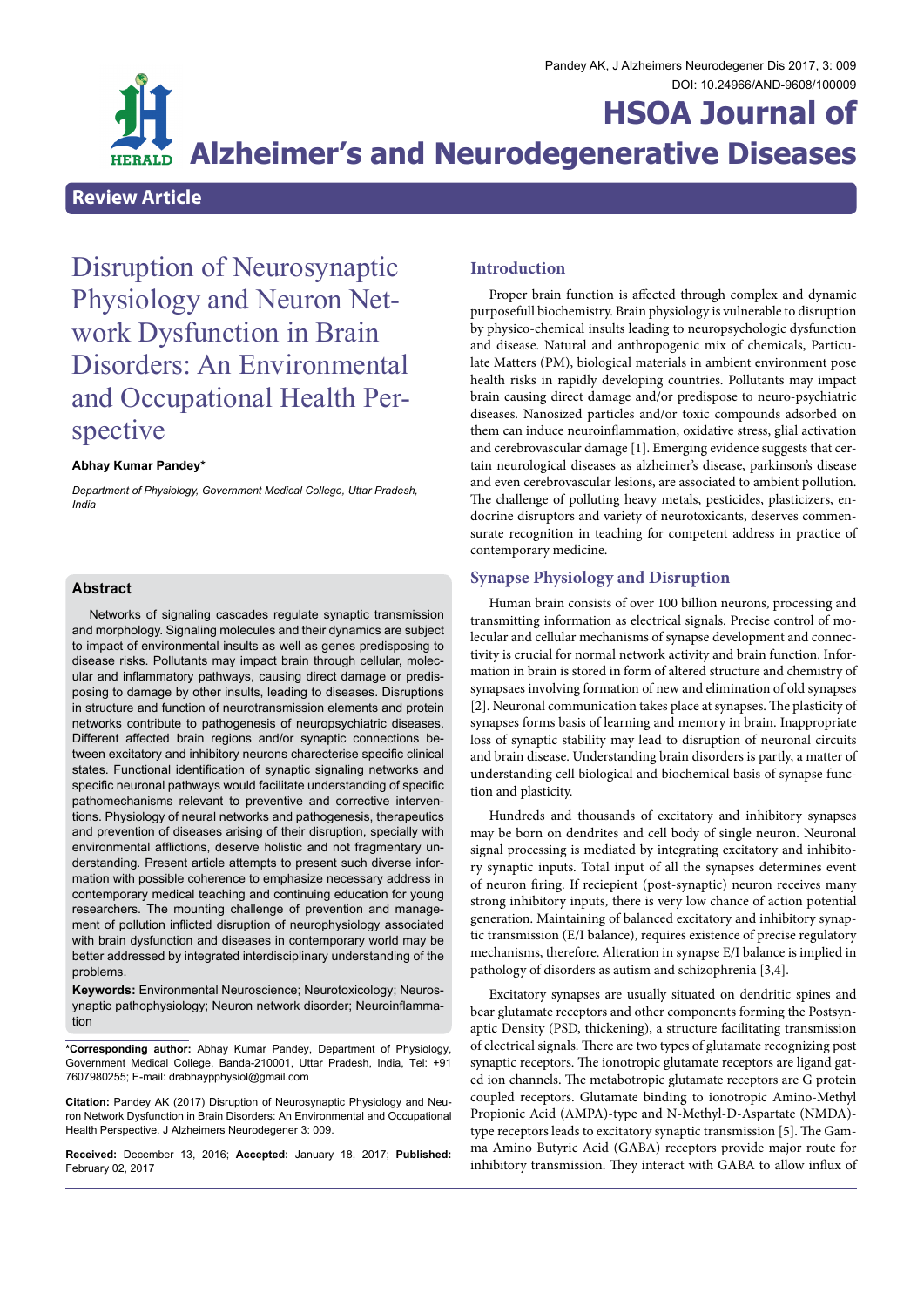#### • Page 2 of 14 •

negatively charged chloride ions [4]. Glutamate receptors and PSD proteins play a central role in excitatory synaptic plasticity. Intense NMDA receptor activation triggers a signaling cascade in PSD, which recruits AMPA receptors in postsynaptic membrane. This provides Long Term Potentiation (LTP) of synapse strength. The weaker, prolonged NMDA receptor activation causes removal of the AMPA receptors which results in Long Term Depression (LTD) [5]. The trafficking of synaptic AMPA receptors is thus, carefully controlled to modify synaptic strength during plasticity. Incorrect regulation of the process would hamper appropriate synaptic signaling and plasticity, contributing to brain disorders [6].

Dendritic spines are small membranous protrusions that contain postsynaptic machinery. Spines remarkably keep changing in size and shape over seconds to days time patterns [7]. Dynamic changes in spine morphology are closely linked to changes in strength of synaptic connections. Alterations in spine morphology depend on neuronal activity and glutamate receptor activation. Induction of LTP causes enlargement of spine heads, whereas activity patterns inducing LTD cause shrinkage [8]. Abnormalities in spine structure are seen in association with neurological disorders. Several genes encoding factors involved in spine structure and organization exhibit mutations in patients with brain diseases. Molecular mechanisms of spine pathology and relation between alterations in spine and cognitive deficits are of current research interest [9,10].

Glutamate is the most abundant excitatory neurotransmitter mediating 70% of synaptic transmission within nervous system. Learning and memory and drugs of abuse, induce various forms of neuronal plasticity including LTP and LTD mediated by glutamatergic transmission [11]. All drugs of abuse alter glutamate transmission via one mechanism or other. They can cause long lasting neuroadaptation of glutamatergic system in brain. These adaptations may relate to compulsive drug use, loss of volitional control over drug intake and conditioning to drug associated environmental cues or contexts. The changes in glutamate system must be fully charecterised. That may provide critical steps for therapeutic modulation.

Abnormal regulation of protein turnover, chromatin remodeling and genomic imprinting are also suggested to cause synapse pathology [12]. Failure of cellular machinery in novel upstream pathways of synapse, leads to disordered synaptic physiology and neuropsychiatric phenotypes. Small non-coding microRNAs, that repress translation of target mRNAs, contribute also to pathophysiology [13]. Many disorders of genetic determinants involving synapse dysfunction manifest in different ways and many variants may give rise to similar picture.

# **Nitric Oxide Mediation in Neurosynaptic and Neuron Network Function**

During brain development, vast numbers of synapses are established. These undergo activity dependant refinement, which is guided by target derived signals [14]. The signals act as trophic or toxic to synapses and pre-exhisting synaptic contacts are either consolidated or lost. Adult brain is able to rewire mature neural circuits in response to environmental changes, brain damage or sensory and motor experiences. Two plastic processes synaptic remodeling and neurogenesis are involved in maturation of nervous system. Mode of their reactivation during adulthood may be relevant for therapeutic exploitation  $[15]$ .

NO is unique extracellular neurotransmitter and acts as universal modulator of diverse physiological functions.These include,

interneuronal communication, synaptic plasticity, emory formation, receptor functions, intracellular signal transmission, mediator release and regulation of gene expression. Endothelial eNOS and neuronal nNOS are constitutively expressed and activated by elevated intracellular calcium. Immunologic inducible iNOS is induced to express by new RNA and protein syntheses under immune stimulation. The glial cells in CNS can produce NO in response to stimulation by cytokines, via iNOS. NO activates soluble guanyl cyclase and cGMP synthesis. NO regulated guanyl cyclase has ubiquitous presence in brain and its distribution is complementary to nNOS. Goldberg et al., [16] postulated the reciprocal effects of cGMP and cAMP in controlling cellular processes, the "yin-yang" hypothesis cGMP mediates many of physiological NO actions. NO is involved in synaptogenesis during development and synaptic remodeling in adulthood. Learning, memory and restoration of lost sensorimotor functions in adult mammals require specific neuronal reorganization via communication between presynaptic and postsynaptic structures mediated by diffusible intracellular messenger NO [17].

Nitric Oxide (NO) is synthesized in activity dependant manner and would mediate synapse formation, segregate afferent inputs or cause collapse of growth cone, leading to retraction in immature neural systems. Endothelial NO affects synaptic plasticity, mitochondrial biogenesis and function of neuronal progenitor cells. NO mediates activity dependant control of intrinsic neuronal excitability through signaling targets, the ion channels, particularly voltage gated  $K^*$  channels [18]. Such changes may serve mechanisms of synaptic plasticity across neuronal networks. Endothelial NO is key molecule linking vascular and neuronal functions in brain [19]. Genetical inactivation of endothelial NO Synthase (eNOS) causes activation of microglia and promotes a proinflammatory phenotype in brain. Diffusion of NO in to nervous system, formed by endothelial Nitric Oxide Synthase (eNOS) or/and that produced by inflammation induced Nitric Oxide Synthase (iNOS) in immune cells carries pathologic potential requiring due control. Abnormal NO signaling contributes to varied neurodegenerative disorders [20,21].

Synaptotoxic action of NO for synaptic withdrawal and prevention of synapse formation, are mediated by cGMP dependant and possibly S-nitrosylation mediated mechanisms. Neuronal nNOS or NOS1 is concomitantly upregulated with axonal injury that disconnects motoneurons and muscle causing withdrawal of synaptic inputs to motoneurons. After recovery of neuromuscular function, synaptic coverage is re-established and NOS1 is downregulated [22].

Neuronal expression of NO Synthase (NOS1) is upregulated in chronic neurodegenerative diseases and increases susceptibility to neurodegeneration. Signaling pathways of iNOS induction in glial cells and cytotoxic actions of NO on neurons are important from neurotoxicological aspect of neuro-glial interaction [23]. Chronic activation of NO/cGMP pathway suppresses TWIK-related Acid Sensitive K+ (TASK) currents, through a Protein Kinase G (PKG) dependant mechanism. The NO/cGMP/PKG mediated modulation of TASK conductance leads to hyper excitability and sensitizes neurons to excitotoxic damage [24]. The commonest mechanism leading to neuron loss is glutamate induced excitotoxicity. Even normal levels of glutamate may become lethal with persistent enhancement of neuronal excitability [25]. In the CNS activation of NMDA type glutamatergic receptor induces Ca2+ dependant NOS activity and NO release. NO activates cyclo-oxygenase and lipo-oxygenase, leading to production of physiologically relevant quantities of PGE2 and leukotrienes that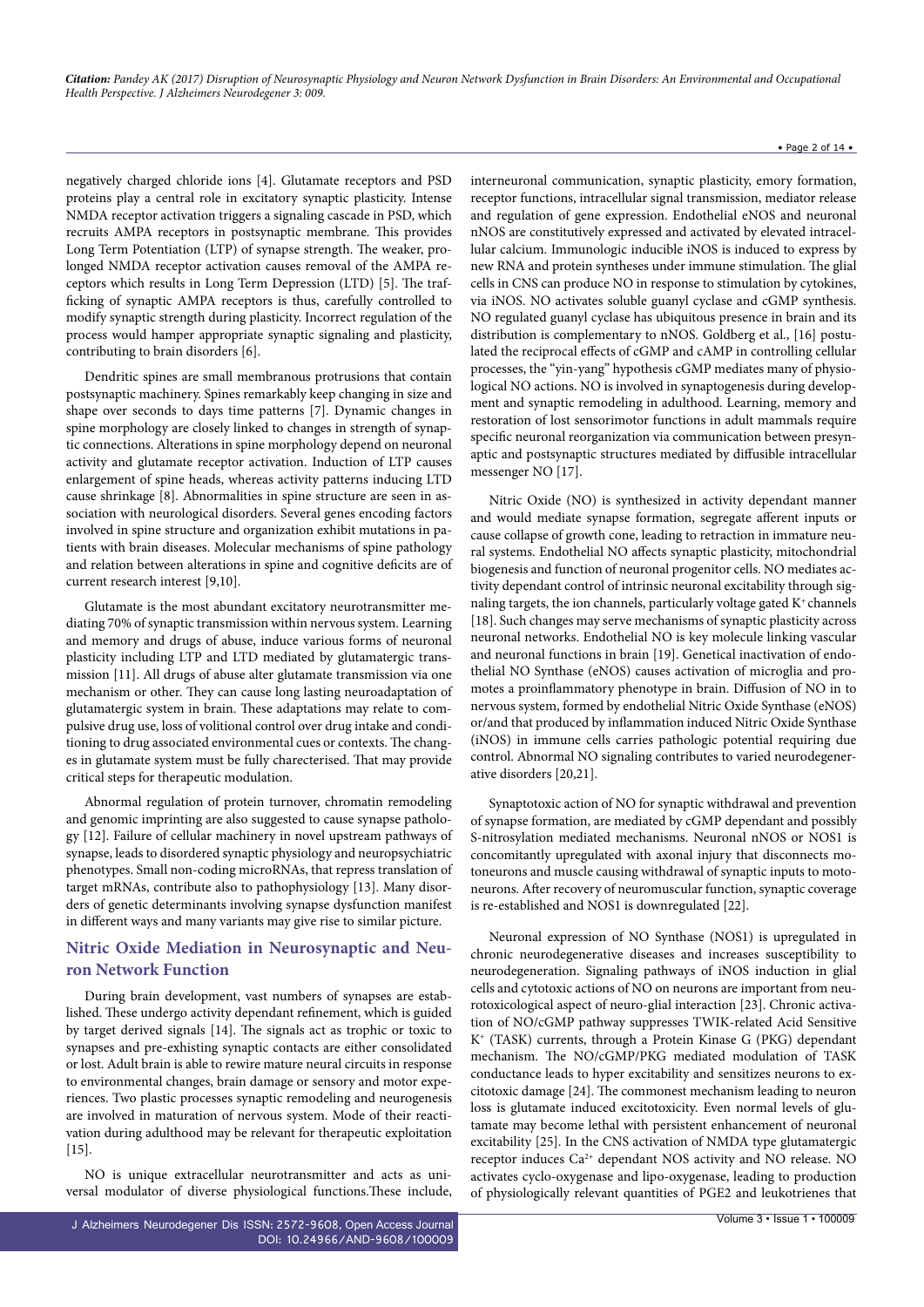cause toxic effects. Such recurrences play significant role in aging process [26]. The CNS pathology of AIDS patients resembles aging associated neurodegeneration, and is also caused by actions of iNOS.

Other signaling molecules probably work with NO. Brain Derived Neurotrophic Factor (BDNF) is a synaptotrophin synthesized and released post synaptically in an activity dependant form. BDNF protects F-actin from depolymerization by NO, thus preventing the collapse and retraction of growth cone under NO effect. Variations in NO/ BDNF balance constitute a common hallmark leading to synapse loss in progression of diverse neurodegenerative diseases [27].

NO overproduction directly or indirectly promotes oxidative and nitrossative stress [28]. One of the second messenger pathways having role in learning and memory is NO/cGMP signaling cascade. This is demonstrated in studies on electrophysiological correlates of neuroplasticity i.e., the LTP and LTD phenomena in brain [29]. LTP and LTD phenomena of physiologic plasticity may transform in to pathological, consequent to disturbed equilibrium between neuroprotective and neurotoxivc effects of NO. Drug research focuses on ways to block pathologic NO production to limit neuropathology. Also ways of increasing NO availability are of interest to elicit neuroprotection [30].

# **Neuroinflammation**

CNS can encode and retain memories, based on activity dependant forms of synaptic plasticity [31]. The nervous and immune systems are engaged in intense bi-directional communication. Upon injury, circulating immune cells infiltrate CNS, resident cells are activated and proinflammatory mediators e.g., cytokines and Nitric Oxide (NO) are produced and released [32]. The glial cells participate in CNS immune response and act as third cell element of neurosynapses [33].

Particulate Matter (PM) carries numerous biocontaminants that are capable of triggering free radical production and cytokine response. PM may irritate airway sensory nerve endings activating vanilloid receptors and causing release of neuropeptides that induce neurogenic inflammation [34]. Chronic pollutant induced epithelial and endothelial injury can lead to systemic inflammation with release of proinflammatory cytokines acting on brain blood vessels via constitutive or induced receptors [35]. The cytokines stimulate neuronal afferents and peripheral innate immune cells with synergistic pathologic impact for neurons [36]. Circumventricular organs located around third and fourth ventricles are highly vascular and lack blood brain barier allowing direct uptake of circulating toxicants [37]. IL1b and Tumor Necrosis Factor (TNF) are major cytokines modulating neuronal responses, effecting neuroimmune integration in neurotransmission and synaptic plasticity. Excitatory glutamatergic cytokine link may inflict excitotoxic neuropathology [38].

Microglia activation during neuroinflammation leads to release of mediators like NO, chemokines, proinflammatory cytokines, Reactive Oxygen Species (ROS) and Reactive Nitrogen Species (RNS), all deleterious to the brain structure and function [39]. Glia actively contribute to neurotransmission, neuronal excitability and several forms of synaptic plasticity, i.e., LTP [40,41].

An active neuro-immune cross-talk occurs during induction of LTP. Immune cytokines and MHC (Major Histocompatibility Complex) molecules actively modulate synaptic memory processes. LTP along with LTD provide consensus model of learning and memory process. LTP manifests as a persistent increase in the size of the synaptic component of the evoked response, following repeated synaptic activation. This occurs through out at excitatory synapses in brain.

Induction of LTP requires synaptic activation of post synaptic NMDA receptors. Subsequent steps involve, post synaptic  $Ca^{2+}$  entry, several signal transduction systems and in late phases, gene transcription and new protein synthesis [42].

Abnormalities in the induction, maintainance and reversal of the main forms of neuroplasticity may occur in neuroinflammatory pathologies with cognitive impairment as in alzheimer's and parkinson's diseases. The proinflammatory cytokines adversely affect neuronal function, viability and plasticity [43]. Impaired synaptic plasticity destabilises neuronal networks.

In "uninjured" brain, when pro and anti-inflammatory cytokines are expressed at low basal levels, they serve essential physiological role in the regulation of bidirectional glioneuronal communication and in modulation of synaptic plasticity [44,46]. The final downstream effect of cytokines on plasticity and neuronal survival depends on their synaptic concentration. At low, "physiological" levels, these immune mediators may be essential for the induction and maintenance of neuroplasticity [45]. They are over expressed during neuroinflammation, when they may impaire synaptic plasticity and cause neurodegeneration. Net synaptic and neuronal effect of cytokines depends on the synaptic balance of pro and anti inflammatory molecules. The hippocampal LTP is impaired in elderly, in association to decreased concentration of anti inflammatory IL4 and increased concentration of proinflammatory IL1beta [47]. IL1b has inhibitory effect on induction of LTP in hippocampus [48]. IL1 appears to be involved in maintenance of LTP in hippocampus [45].

Tumor Necrosis Factor alpha (TNFa) has pivotal role during physiological cross talk occurring between neurons and astrocytes [49]. TNFa mediated modulation of glia-neurone communication involves prostaglandin PGE2, having crucial role in synaptic plasticity [50]. Among other cytokines, IL6 may exert inhibitory effect on LTP induction by modulating MAPK-Extracellular signal regulating Kinase (Erk) pathway [51].

The class I Major Histocompatibility Complex (MHC) molecules are also expressed by neurons and regulated by spontaneous and evoked neural activity [52]. Post synaptically localized MHC has central role in homeostatic regulation of synaptic function and morphology. It acts in retrograde manner across the synapse to translate activity in to lasting structural change [53]. Downstream effects triggered by inflammatory insult also include the release of NO [54], and cyclo-oxygenase products. Their role in neurotransmission and plasticity is established [55].

# **Implications of Immune Control of Neuroplasticity in CNS Disease**

LTD, LTP and synaptic, "depotentiation" have all been described at corticostriatal synapses [56]. Parkinson's disease related pathological process disrupts all of these. Immune mechanisms are implicated in pathogenesis of parkinson's disease, including striatal upregulation of MHC molecule expression [57,58]. Alzheimer's patients suffer glial activation and neuroinflammation triggered through Amyloid beta (Ab). Inflammatory mediators TNF, NO, super oxide, may mediate the LTP depression. Alzheimer's disease, at least in early stages, represents a synaptic failure [59]. An active CNS inflammatory process deeply affects synaptic development with marked downstream consequences for cognitive and even motor functions.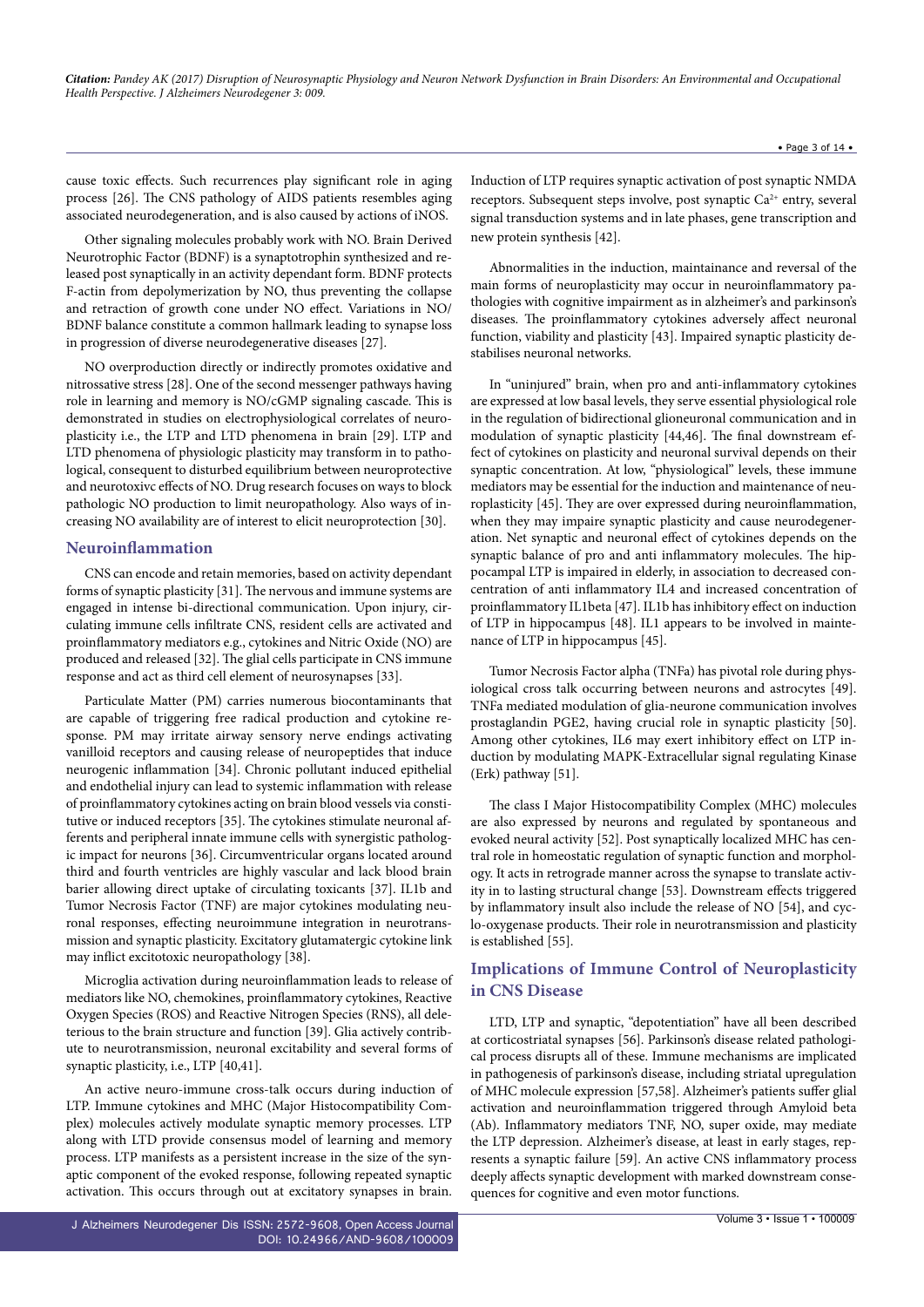# **Neuron Network Pathohysiology**

The concept of network in neurology was fostered by developments in related fields. There has been advance from characterization of surface morphology to description of neuroanatomical projection paths in brain white matter and acceptance of "associationistic" models of cognitive function [60]. Healthy brain self organizes toward "small world networks", charecterised by combination of dense local connectivity and critical long distance connections. This complex architecture underlies cognition and intelligence and arises under genetic control. Optimal brain network organization becomes disturbed in neurologic diseases in charecteristic ways [61].

Brain is large complex communication network of interconnected elements at multiple scales [62]. At neuron level, brain networks are disassortative rather than assortative [63]. At macroscopic level, brain is organized as a social network. The complex network of human brain therefore, displays opposite patterns of mixing at different spatial scales. Topology of human functional brain network shows evolution from more random (scattered) to more small world like form [64,65]. Optimal small world pattern of adult age is gradually replaced in older age by more random topology, again [66]. Brain network topology also differs in two sexes.There is higher connectivity and shorter path lengths in females [64,67]. The complex network is more than sum of the constituting blocks. It is also more than the sum of its pair-wise interactions. Complex systems have "emergent" properties and should be viewed in general, as large collections of interacting elements, displaying a hierarchial organization [68]. Network theory influences notions of localization of brain function and global effect of local lesion. The graph theory of network analysis [69], describes network as a set of nodes connected by ridges (lines). Microscopically, the nodes will be neurons and the edges will be axons connecting neurons to each other. Human brain network at macroscopic scale will have nodes as major subcortical nuclei and regions. The edges shall be represented with hypothetic or verified measures of association.

The modular organization of human brain structural networks reflects the known functional specialization of the brain regions [70]. The networks of regional structural associations are under robust genetic control [71]. Small world network can provide a topological substrate for both, local specialized/segregated processing in the neighbourhood of highly clustered nodes and global distributed/integrated processing on a highly efficient network with characteristic short path length [72]. EEG and EMG data provide information of brains electromagnetic activity over a wide frequency renge (1 to 100Hz), with millisecond time resolutions. Transition from childhood (8-12 years) to adulthood (21-26 years) is charecterised by a reduction of overall connectivity (decreased clustering and increased path lengths) [65].

A core of white matter network exhists which densely interconnects posterior and medial cortical regions [73], association cortical hubs [74], and has longer range white matter connections with rest of the brain. A study of people with schizophrenia showed that their grey matter network was typified by increased physical distance between connected nodes, indicating inefficient wiring. The hierarchial organization of cortex was attenuated, indicating abnormal neurodevelopment [75]. Interdependance of network organization and behavior has already been studied for several specific tasks. Findings suggest that structural and functional measures are heritable, abnormal in clinical disorders and change in context of normal aging.

While network dynamics seems to have a persistent or long memory component [76], they can also adjust quickly to behavioural

changes or cognitive demands [77]. Brain networks are dynamically in critical state, "on the edge of chaos", that facilitates rapid reconfiguration for adapting in response to altered environmental inputs [78]. Ferri et al., [79], reported that through progression from light to deeper sleep small worldness became steadily greater in frequency bands less than 15Hz. That indicates a definite configuration, which may be related to neural plasticity during sleep. Leistedt et al., [80] analysed the sleep networks of acutely deppressed patients. They were charecterised by an increased path length i.e., randomization of the network topology, likely to directly impact cognitive capacity during wakefulness. Collectively, structural and functional metrices are important in brain organization and neurobiology. Current challenge is to evaluate the convergence of structural and functional networks, to provide a more integrated account of brain network organization.

Functional connectivity [81], refers to the interdependency of neurophysiological (global and local), time series [82]. An important concept for understanding communication in brain networks is, synchronization. The most important linear measure of correlation between time series is coherence. Coherence describes the strength of correlation between two time series, as a function of frequency. Inter regional synchronization or functional/effective connectivity conveys important information about healthy brain functioning. In healthy subjects, the strength of inter-regional synchronization depends upon age. Long distance synchronization is relatively low at birth. It increases during development, possibly due to maturation and myelination of long distance association pathways. The strength of synchronization between different brain regions shows characteristic fluctuations. The fluctuations may be due to rapid formation and dissolution of functional connections. This dynamic nature of synchronization, even during resting state is called fragile binding [83]. Inter-regional synchronization is also clearly influenced by behavioural state and cognition. Tasks that involves working memory is associated with increased EEG synchronization especially, in the theta band and possibly also in alpha band. Gamma band synchronization is important neurophysiological mechanism underlying binding, attention and even cociousness [84-87]. Charecteristic "fragile binding" of dynamic synchronization can be disturbed in two ways. There can be excessive connectivity or disconnection. Excessive synchronization menifests in epilepsy [88].

## **Network Disorder and Neuropsychiatric Diseases**

Increased local and decreased global connective efficiency suggests abnormally regular networks [89]. Destruction or loss of anatomical connectivities between brain regions would reflect in diminished functional connectivity implicated in broad category of disorders charecterised by cognitive and psychiatric symptoms. Delbeuck et al., [90], refered alzheimer's disease as disconnection syndrome. In a large fMRI study, depressed patients had lower normalized path length and increased node centrality of their functional brain networks, compared to controls [91]. Some of the altered node centrality measures correlated with duration and severity of disease. Structural and functional network changes (of genetic origin) are implicated in Attention Deficit Hyperactivity Disorder (ADHD) [92], similarly, complex genetic and developmental factors are implicated in schizophrenia where in, normal development of long range fronto-temporal connection is disrupted [93,94].

Autism is a neurodevelopmental disorder charecteterised by impairment in social interaction, verbal and nonverbal communication and repeatitive behavior. Functional network analysis of delta band

## • Page 4 of 14 •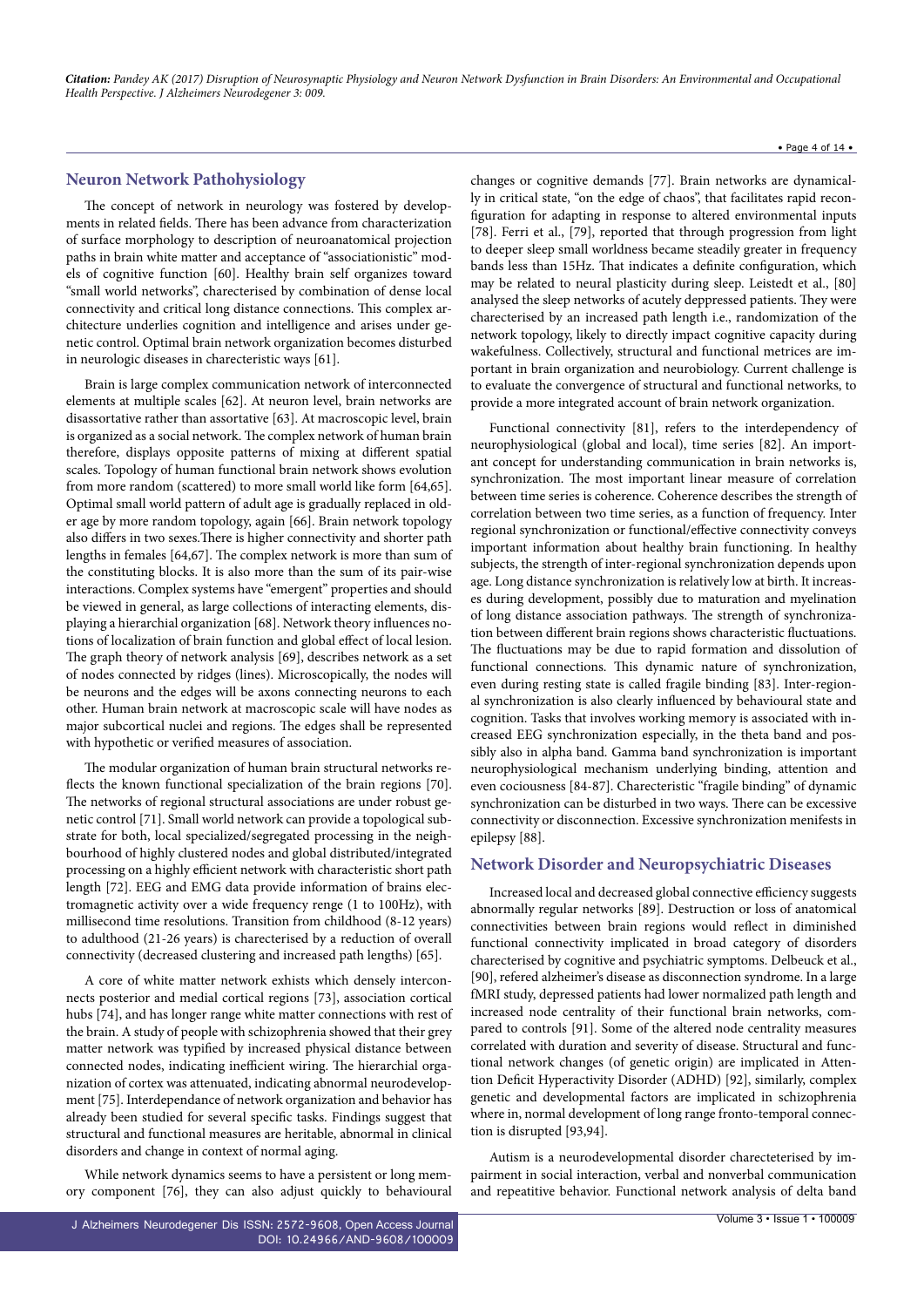#### • Page 5 of 14 •

EEG, revealed increased short-range fronto-lateral connectivity and loss of long range fronto-occipital connections [95]. Loss of global (ALPHA band) coherence and increase in local (THETA band), connectivity was reported in ASD in another EEG study [96]. An association was found between estimated concentration of metals and solvents in ambient air around the residential area at birth and autism development in SanFransisco epidemiological study [97].

Epilepsy is charecterised by unexplained and unpredictable emergence of an abnormal dynamic state of brain with excessive neuronal firing and synchronization. The changes in the organization of brain networks lower the threshold for pathological synchronization and facilitate spread of abnormal activity throughout the brain [98].

Dementia in parkinson's disease may result in loss of connectivity, particularly between frontal and temporal areas [99]. Following varied local lesions, connectivity in different frequency bands i.e., alpha versus theta, may be increased, as well as decreased [100]. This may suggest attempts for compensation. Connectivity changes are also related to cognitive changes in patients [101]. Alzheimer's disease is commonest cause of dementia in the aged. MEG of resting state functional brain networks in these patients, were charecterised by a lower normalized clustering co-efficient and path length, especially in the lower alpha band [102]. Decreased clustering coefficient indicates loss of local connections. The alzheimer's patients show relative lower connectivity in parietal and occipital but higher in the frontal cortical area [103]. Loss of functional connectivity in alzheimer's dementia correlates both with structural changes as well as cognitive impairements that might improve the prediction of progression from MCI (Minimal Cognition Impairement) to AD [104,105]. The deposition of amylod-beta peptide in brain is not random, but most concentrated in multimodal association areas. These areas exhibit considerable overlap with the "Default mode" network, as revealed by resting state fMRI studies [106-109]. These are areas that show the highest activity level at rest. These also have the highest connectivity [40,110,111]. Disordered network is a pattern that has been observed in many different types of brain diseases, ranging from alzheimer's disease, brain tumors, depression to schizophreni [112-114]. Network randomization (disorganization) charecterises relatively severe and advanced brain disease.

In other conditions, brain networks shift from global to local connectivity. In developmental disorders [95] and in early stages of neuropsychiatric disease [115,116], there is pathological increase in "network regularity". A syndrome among gulf war veterans described as TILT (Toxicant Induced Loss of Tolerance), also increasingly seen in Chinese industrial work force, is understood to result from exposure to chemicals with cognitive deterioration and multisymptom illness. Brain networks must be "solutions" and the nature of problems that they envisage to solve requires better understanding and clarity. Imperative emerges that subtle health effects, such as delays in functional brain maturation and impairment of neurobehavioural competences should be included in studies of chronic pollution effects [117].

# **The Von Economo Neurons and Default Mode Network Dysfunction**

Creatures with complex social organization and self consciousness, posses Von Economo Neurons (VEN) in anterior cingulate, fronto insular and dorsolateral prefrontal cortex, which are home for executive functions. These neurons are latest to evolve and hence lack genetically fostered defence against stress. They are most susceptible to oxidative damage [118].

The new network associated with attention demanding tasks is called task related network. The network associated at rest with stimulus independent thought is called default network. The two networks are negatively correlated (anticorrelated). Regions of brain associated with default network, overlap with regions important in motivation. These are activated by memory retreaval, auditory hallucinations and ketamine. Normal people exhibit task related suppression of activation of default network. The patients exhibit abnormally high functional connectivity within the default network during rest and task. The magnitude of default network connectivity correlates with psychopathology.

Task related networks are necessary for performance of neurocognitive tasks. On these, the schizophrenic patients perform poorly. Anticorrelated networks are complementary ways of understanding self monitoring and task performance. The default mode is defined as "baseline" condition of brain function. Its component brain regions become abnormal due to abnormal activation and connectivity in schizophrenia. Neuron network mediating default mode of brain function, typically exhibits greater activation during rest than during task, in patients in early phase of schizophrenia. Hyper activation (reduced task related suppression) of default regions and hyperconnectivity of default network cause thought disorder and increased risk of illness.

VENs are instrumental in switching between the "Default mode", resting state, attention and executive networks. Such network switching is disturbed in neuropsychiatric disorders [119]. Most such disorders are linked to neuroinflammation and glutathione depletion. More accurate characterization of mechanisms underlying immune mediated control of synaptic plasticity could represent basis for novel immune centered therapeutic approach for neurological disorders. Disturbance of VENs, e.g., in Autism, leads to obscessive desire for maintaining sameness. Similar is case with addiction including addiction to own personality. 5HT2b serotonine receptors present on VENs mediate anticipation of punishment, while the D3 dopamine receptors mediate anticipation of reward, in state of uncertainty. Schizophrenia has network switching dysfunction mediated by inflammation. Efficiency of neurofeedback depends on neuroprotection and neuroplasticity. Enhancing anti-inflammatory and antioxidant intracellular resource of glutathione through N-acetyl cystein supplement, significantly and rapidly improves cognition in schizophrenia and bipolar disorder. Any thing that calms the inflammation in VENs, will help to

- Normalize network transformations;
- Reduce the etiological factors for many neurocognitive disorders and particularly
- • Free the VENs to process higher nervous functions

## **Neuropsychiatric Impact of Pollution**

Exposure to air pollutants can cause stroke related sickness and death, as well as brain damage, neuroinflammation and neurodegeneration. Environmental pollutants, chemicals, metals and drugs have negative impact on developing central nervous system. The cognitive and emotional functions develop during early childhood. The process slows after age of 4 to youth. Plateau phase is reached by fourth to fifth decade of life. This is followed by small decline which accelerates after seventh decade [120]. Maturation of cortex (i.e., wiring synaptic changes and axonal myelination), during the first years of life is very intensive. Frontal cortex is last to mature [121]. Children are a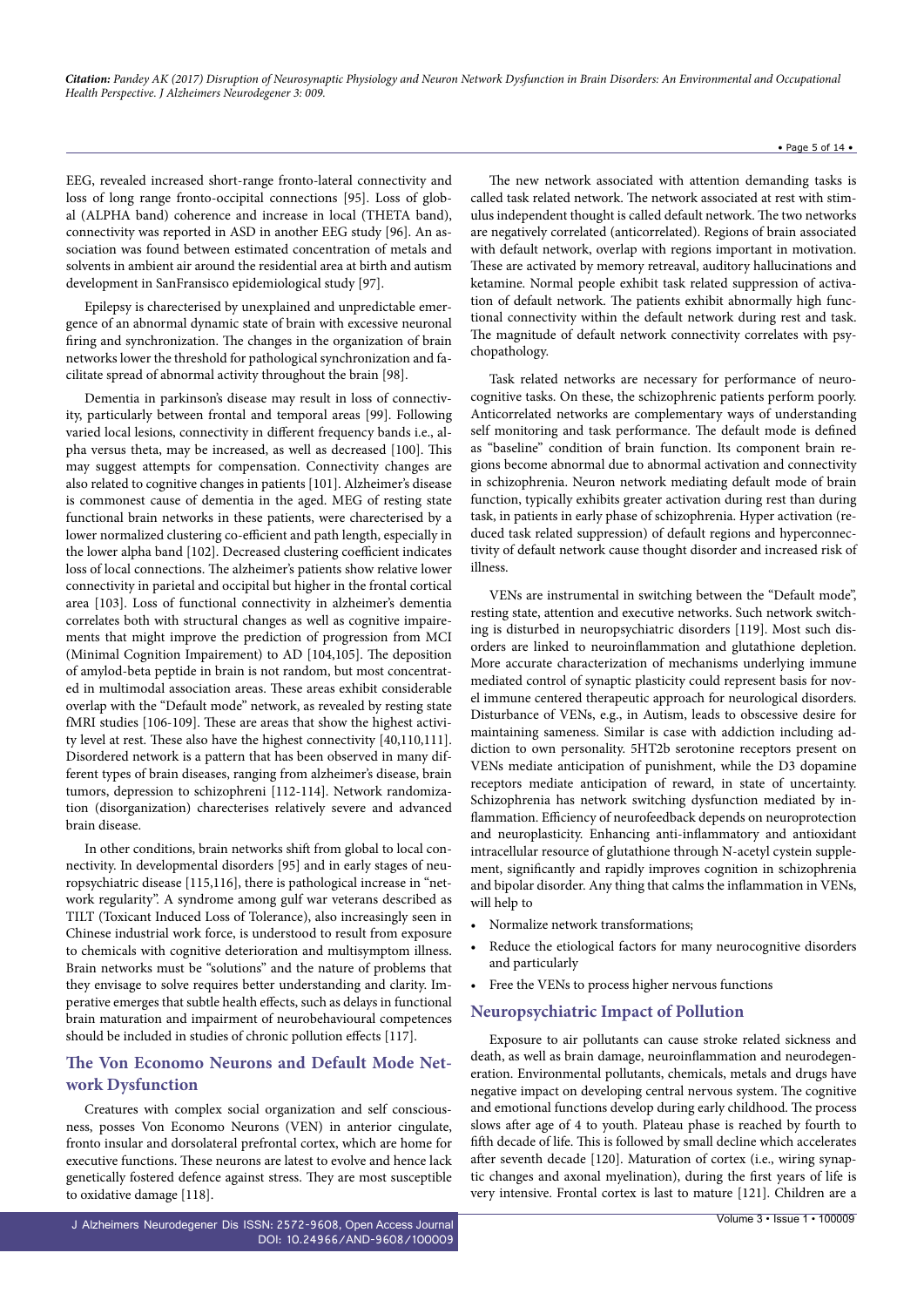#### • Page 6 of 14 •

population at risk since; childhood and adolescence are crucial periods of brain development associated with dynamic behavioural, cognitive and emotional changes. If cognitive abilities are reduced during the critical childhood developmental years as a result of air pollution, detrimental consequences for society are enormous.

Hazardous air pollutants include hundreds of metals, particulate and volatile organic compounds. Deposition of Ultra Fine Particle (UFP) containing metals in olfactory bulb or frontal cortical and subcortical areas, or alternatively, the neuroinflammation following the systemic inflammatory responses secondary to oxidative stress triggered by air pollution, could result in white matter lesions and vascular pathology in these areas. That could be, basis for cognitive deficits and behavioural impairment, both in children and the old people. The cognitive deficits result from reduced brain connectivity [122- 124], in highly exposed children. The deficits match the localization of the substantive white matter differences remaining consistent with impairments of parietal and temporal lobe functions [125]. Different neurodegenerative diseases often share common mechanisms, such as protein aggregation, oxidative stress injury, neuroinflammation, microglial activation, apoptosis and mitochondrial dysfunction, leading to ultimate loss of specific neurons [126].

Exposure to airborne Ultra Fine Particulate matter (UFPs) associates mitochondrial damage as indicated by increased copy number of mitochondrial DNA [127]. Damaged mitochondria would cause increased oxidative stress and overwhelm antioxidant defence. The UFPs perturb permeability of mitochondrial transition pores. This can result in release of pro-apoptotic factors and apoptosis [128]. Nanoparticles may target neuronal presynaptic terminals, affecting glutamatergic neurotransmission and leading to neuronal damage [129]. Mitochondrial dysfunction impacts endoplasmic reticulum homeostasis. Perturbed ER calcium homeostasis contributes to neuronal dysfunction and degeneration [130]. Although each pollutant has its own mechanism of toxicity, several air pollutants like, ozone, sulfer dioxide, volatile organic compounds and PM are oxidants, capable of directly acting on cellular components and disrupt physiological function [131-133]. Animals exposed to high levels of air pollution, such as fine and ultrafine particulate matter, lipopolysaccherides associated with PM, ozone and dissel engine exaust, show an increase of proinflammatory cytokines in brain tissue [134-137].

General intelligence exhibits significant association with damage to frontal and parietal cortex network. White matter association tracts and frontopolar cortex are critically included in the network [123]. White matter integrity of the target regions is key for a correlation to performance on the Wechsler Intelligence Scales, both in young and adults [138,139]. The study in Mexico city, children exposed to pollution projects possibility of differential regional effects of inflammatory cytokines in brain. Cognitive deficits may have not only structural basis in CNS, but also a systemic inflammatory component [140]. Strategies for prevention of pollution inflicted neuroinflammation should start crucially, early in exposed child populations.

Indoor levels of particulate matter pollution strongly associated attention defdiciet hyperactivity syndrome [141]. Windham et al. [97], found a significant association of autism spectrum disorders with higher ambient air concentration of metals as, cadmium, mercury and nickel. Relatively low exposures to lead and mercury impair cognitive function in children. Lead exposure also associates behavioural problems. Some studies have pointed out potential relationship between air pollutants and language delay [142].

J Alzheimers Neurodegener Dis ISSN: 2572-9608, Open Access Journal DOI: [10.24966/AND-9608/100009](http://dx.doi.org/10.24966/AND-9608/100009)

Glutathione S-Transferase P1 (GSTP1) gene that represents the most strongly expressed glutathione 5 transferase isoenzyme in the human brain during early life protects against oxidative stress. GSTP1 variant coding less active enzyme made brain cells more susceptible to changes due to early life air pollution exposure leads to poor mental development [143]. Research on individual susceptibilities may reveal mechanism of ultrafine particle induced neurological effects and identification of susceptible phenotypes. Oxidative stress following deposition of UFP containing metals in olfactory bulb or frontal cortical and subcortical areas or the systemic inflammatory response secondary to air pollution can induce white matter lesions and regional vascular pathology. This may be the basis of cognitive and behavioural impairement. Wilker et al. [144], examined association between residential long term exposure to ambient air pollution and markers of brain aging using MRI. Exposure to elevated levels of PM 2.5 (under 2.5 micron), was associated with smaller total cerebral volume, a marker of age associated brain atrophy and with higher odds of covert brain infarcts. Air pollution is associated with insidious effects on structural brain aging even in persons free from dementia and stroke.

Understanding of the pathogenesis of axonic or synaptic lesions would follow advanced understanding of synthesis and turnover of biological membranes, the selection and packaging of neurotransmitters, the mechanisms of cytoplasmic streaming and axoplasmic flow and biophysical and biochemical charecteristics and functions of fibrous proteins [145]. Polychlorinated biphenyls are ubiquitos and poorly biodegraded pollutants, of modern environment. They cause changes in dopamine and serotonine neurotransmission impacting fronto-striatal function, critical to executive competence [146,147]. Adults exposed to high PCB load through fish consumption, suffered impaired memory and learning [148]. Exposure of pregnant rats to PCBs caused reduction of LTP in hippocampal neurons in offsprings at later age [149]. Direct *in vitro* exposure of nervous tissues to Bisphenol-A, the organic plasticizer, caused alterations in several biochemical steps of synaptic transmission, e.g., calcium signal, glutamatergic and NO dependant mechanisms [150,151]. Such effects raise multiple health concerns as synapse formation is complex and incompletely understood. Exploration of synaptogenesis, particularly the influence of genes products and epigenetic factors on synapse maturation, will increase our understanding of the pathogenesis of conditions in which, "morphology" appears normal, but function is abnormal [152]. Pre and postnatal exposures to environmental factors predispose to the onset of neurodegenerative diseases later in life.

# **Amylloid beta (Ab) Homeostasis as a Target of Environmental Factors**

Neurotoxic metals, such as lead, mercury, albumin, cadmium and arsenic, as well as some pesticides and metal based nano particles have been involved in alzheimer's disease due to their ability to increase beta amyloid peptide and phosphorylate Tau protein (P-Tau), causing senile amyloid plaques and neurofibrillatory tangles, characteristic of AD. Environmental factors such as diet (fat rich), heavy metals, biogenic metals and pesticides, disrupt metabolic pathways involved in homeostasis of Ab, thus leading to development of alzheimer's disease [153]. Many of environmental pollutants are oxidative agents acting through different mechanisms. Brain is particularly vulnerable to oxidative stress due to its highly glucose based metabolic rate, low levels of antioxidants, high levels of polyunsaturated fatty acids and high enzymatic activities related to transition metals that catalyse formation of free radicals [154].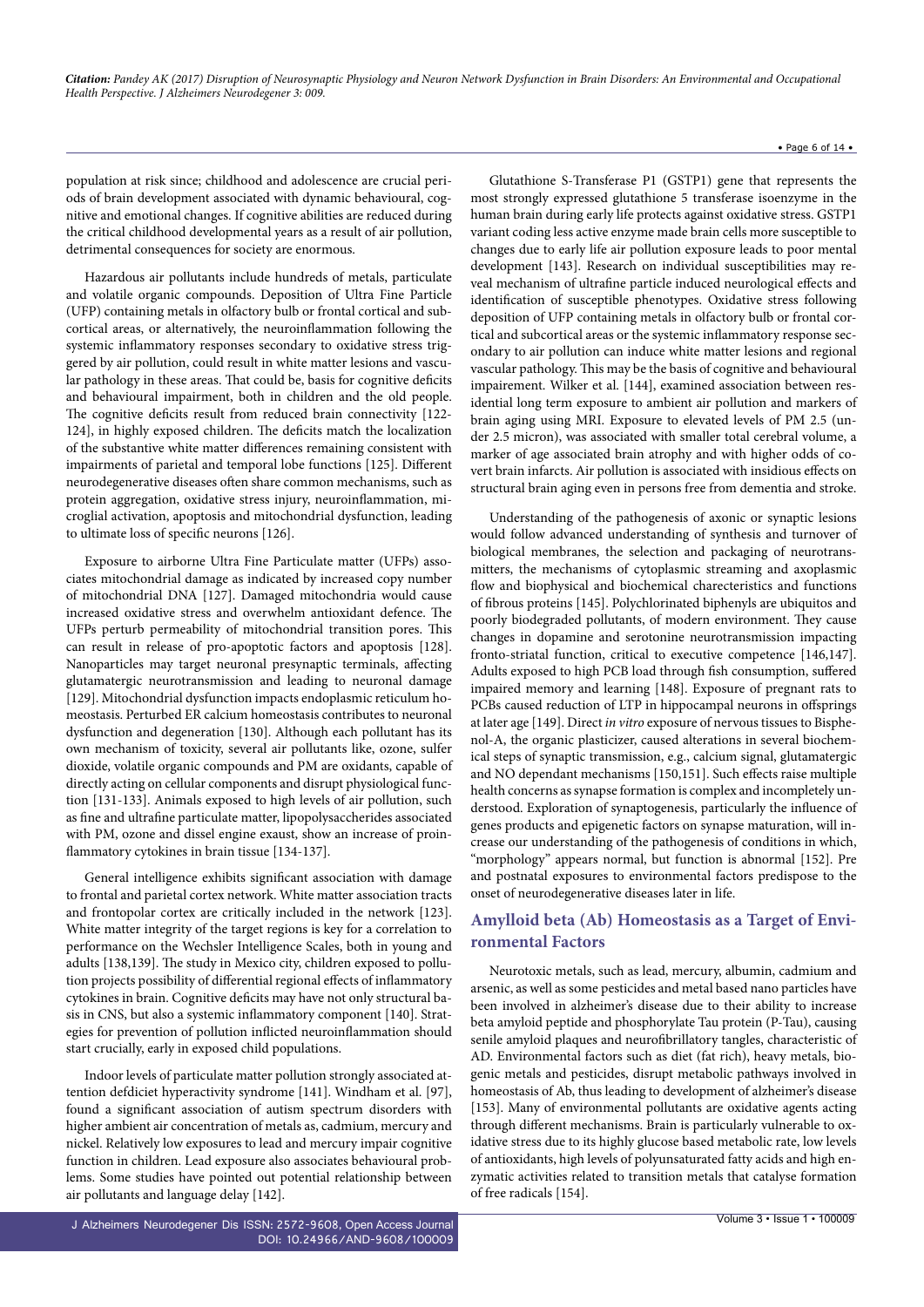The exposure to lead, manganese, solvents and some pesticides has been related to hallmarks of PD such as mitochondrial dysfunction, alterations in metal homeostasis and aggregation of proteins, such as alpha-synuclein (a-syn), which is key constituent of Lewy bodies, crucial in pathogenesis of PD [155]. Neurodegenerative diseases as AD, PD and huntington's disease involve gradual neuronal death leading to decline in movement control, memory and cognition. Autism Spectrum Disorders (ASD), are diagnosed before  $2<sup>nd</sup>$  to  $3<sup>rd</sup>$  year of age i.e., the period of synapse formation and maturation in humans [156]. Alzheimer's disease is charecterised by loss of neurons and synapses in hippocampus, cerebral cortex and subcortical regions. Amyloid beta peptide is released from neuronal membrane in to the interstitium and then triggers signaling cascade on post synaptic membrane. Altered synapses predispose to developing ASDs, GABAa receptor mediated inhibitory synaptic transmission is selectively enhanced in ASD, causing a shift in the E/I balance in the synapse [157]. Alzheimres disease in the early stage appears as disorder of synaptic receptor trafficking and dysfunction. Remarkable similarity with LTD is displayed, including increased synaptic endocytosis of AMPA receptors and loss of dendritic spines [158].

Drug addiction has genetic, psychological and environmental dimensions with causative powerfull long lasting memories of drug experience. The synaptic plasticity mechanisms, that are normally employed to reinforce associated behavior, become pathologic in patients of drug addiction. Chronic drug use consistently causes changes in dendrite spines and synaptic proteins. Several synaptic mechanisms, e.g., AMPA receptor trafficking, mGluR signaling and dynamics of actin in spine, are affected by chronic drug taking [159]. Parkinson's disease is a chronic and progressive neurological disorder. Only fraction of cases exhibit familial trait, and 90% of cases have no attributable genetic basis. Aging is main risk factor. Epidemiologic evidence suggests that the exposure to environmental toxicants, mainly pesticides, metals and solvents could increase risk of developing PD [160]. PD is characterized by selective loss of dopaminergic neurons in substantia nigra, pars compacta. Additional to neuronal loss, the main hallmark is presence of Lewy Bodies (LB) in the surviving neurons, containing aggregates of proteins such as a-syn [161]. Several molecular mechanisms of neuronal death in PD pathogenesis have been described. These include mitochondrial dysfunction, impairment of protein quality mechanisms, oxidative/nitrative stress, microglia activation and inflammation. These mechanisms converge and are consistent with a major role of oxidative stress in PD. Oxidative stress damages organelles and proteins leading to increased protein aggregates (e.g., a-syn), that in turn, overload degradation systems leading to a self perpetuating cycle of further oxidative stress [162,163].

Increasing evidence suggests that epigenetic changes in the developing embryo may play important roles in susceptibility to diseases in later life (imprinted disease phenotypes). These changes result from maternal exposures to environmental stimuli at critical periods of development. This suggests that a short exposure to chemicals could be memorized through epigenetic mechanisms long after the chemical trigger has gone. Recent studies suggest an epigenetic component related to environmental factors, involved in neurodegenerative diseases [164]. Environmental factors associated with increased PD risk such as pesticides, may alter the expression of genes through epigenetic mechanisms [165]. The oxidative stress induced by varied neurotoxicants activates/inhibits signaling pathways leading to augmented/ diminished activity of enzymes that promote the accumulation of toxic materials in neural cells. The latter include, damaged/aberrant

• Page 7 of 14 •

proteins, Ab in AD or a-syn in PD and oxidative by products or the oxidation of DNA that can alter genetic or epigenetic regulation.

## **Studies on Disruptive Exposure**

Animals exposed to high levels of air pollutants, such as fine and ultra fine particulate matter, lipopolysaccherides associated to PM, ozone and diesel engine exhaust, show increase of proinflammatory cytokines in brain tissue [135,136]. Ozone is most important air pollutant in terms of its concentration, persistence and ubiquitous occurrence. Prenatal ozone exposure leads to permanent damage of the cerebellum [166], disruption of cerebellar monoaminergic system [166], and altered level of neurotrophic factors [167]. A study by Chen & Schwartz [168], demonstrated that neurobehavioural effects are associated with long tern exposure to ambient PM and ozone concentration in adults. Adult residents of highly polluted urban area of Mexico-City exhibited significantly higher COX-2 expression in olfactory bulb, hippocampus and frontal cortex. The astrocytes had accumulated greater levels of Amyloid-b as compared to age, gender and education matched subjects from low pollution areas [142]. Life-long exposure to air pollution associated accumulation of alpha-synuclein in brain of young people also [169].

Ultra fine carbon particles (below 100nm) and manganese nano particles were detected on olfactory bulb, cerebrum and cerebellum upon inhalational exposure in mice [170]. Nasally inhaled nanoparticles enter the celiate olfactory neurons by pinocytosis, simple diffusion or receptor mediated endocytosis and can be transported along axonal projections from olfactory bulb, further in to CNS, viz. piriform cortex, amygdala and hypothalamus, or gain access to cerebrospinal fluid, bypassing vasculature route [171]. Changes in cytokine expression in brain were directly linked to intranasal ultra fine carbon exposure [172]. Recent epidemiological studies combined with psychological tests support an association between chronic exposure to traffic related air pollution and decreased cognitive function in both genders [173]. Polycyclic aromatic hydrocarbon exposure of pregnant mothers resulted in babies having lower IQs at 5 year than unexposed peers [174]. Black carbon exposure caused downgrading of IQs in babies at 9 year age [175]. Significant reduction in psychomotor, attention and sensory scales, without cognitive impairment was observed in children studying at school located in area of dense city traffick, compared to those from clean air area [176].

Lead, is neurotoxic, affecting cognitive abilities, intelligence, memory, speed processing and motor functions in children. Mercury disrupts brain development producing cognitive and motor disabilities. There is suspected link between mercury exposure and risk of Alzheimer's Disease (AD). Apolipoprotein E4 phenotype is a risk factor for AD. This protein does not have sulph-hydryl group to scavenge heavy metals like mercury. Over-production of Ab may associate arsenic induced inflammatory response and oxidative stress in brain [177,178]. Lead is most potent Ab inducer, followed by cadmium and minor arsenic effect. Aluminium (Al) is neurotoxic and plausible contributor to AD risk. Transgenic mice fed with 2mg/kg Al in diet for 9 months had increased Ab production. Vitamin E administration reversed it, suggesting role of Al induced oxidative stress [179]. Al exposed mice had increased expression of proinflammatory micro-RNAs also [180]. Deregulated micro-RNA production by xenobiotics as pathogenic factor in AD causation needs further understanding. Administration of nano particles of Al, Cu, Ag at different doses and routes in rats and mice produced motor, sensory and cognitive deteriorations [181,182].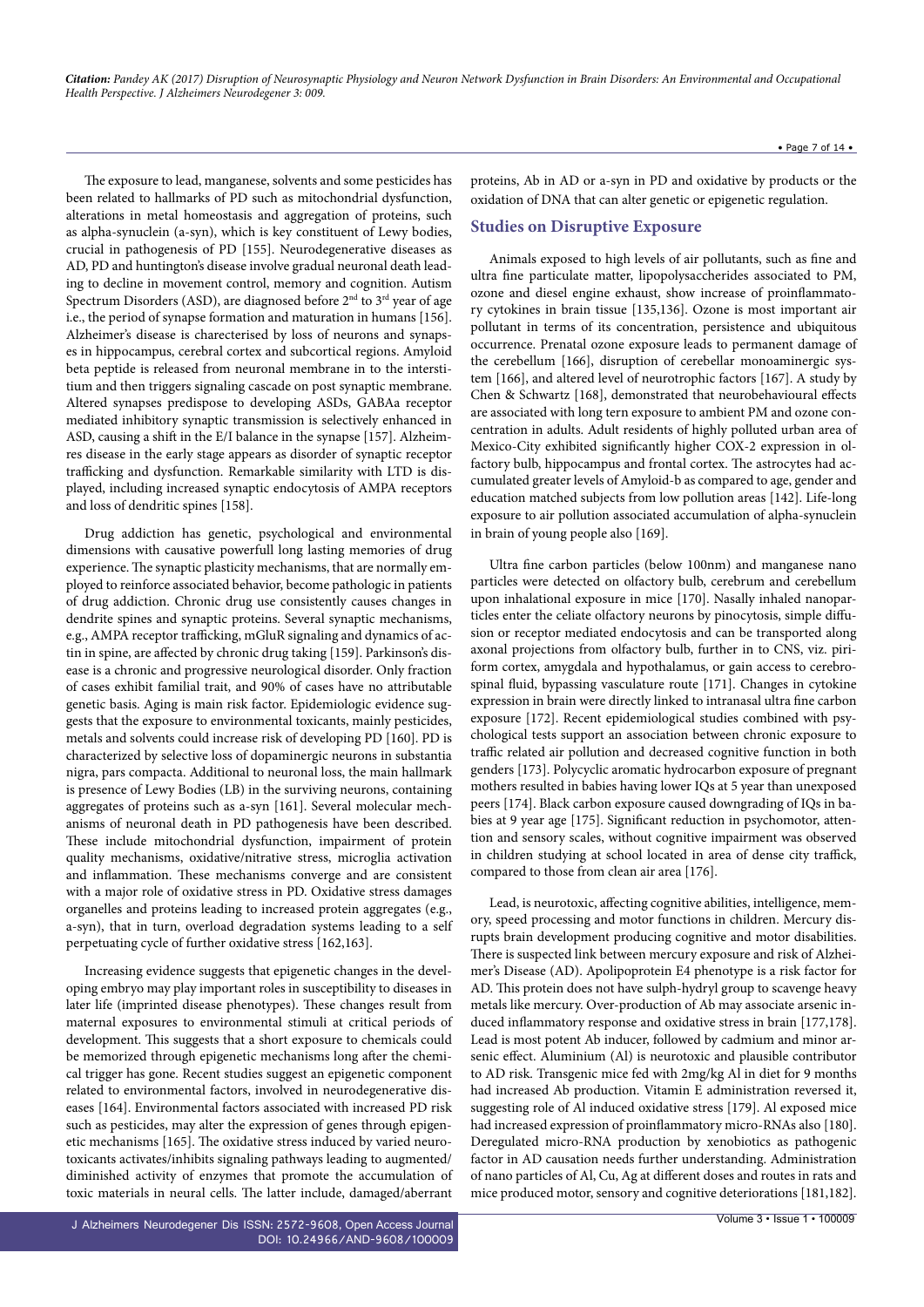# **Tau Hyper Phosphorylation by Environmental Factors**

Inorganic mercury increased P-Tau (Phosphorylated Tau), by Reactive Oxygen Species (ROS) dependant mechanism. Cadmium increases aggregation of tau protein. Arsenic phosphorylates tau as well. The resultant destabilization of cytoskeleton structure promotes axonal degeneration [183]. Maternal and early post natal lead exposure significantly increases P-Tau, parallel to cognitive impairement in mice. Arsenic inhibits activity of protein-phosphatase 2, involved in dephosphorylation of P-Tau, and so P-Tau level rises [184].

Molecular mechanisms of neuronal death in Parkinson's Disease (PD) converge and are consistent with major pathogenic role of oxidative stress that is self perpetuating [162,163]. Exposure to environmental toxicants especially, pesticides, metals, solvents can increase PD risk. Chronic exposure to iron, lead, manganese and their combinations contribute increased PD risk. These metals accumulate in Substantia Nigra (SN), generating oxidative stress. Miners exposed to manganese suffer a variant of PD, which does not respond to DA replacement treatment [185]. Neuromelanin pigment of SN preferentially chelates metals, particularly iron, inviting occurrence of Fenton and Haber-Weis reaction and ROS generation. Deregulated iron homeostasis contributes PD risk [186]. Many epidemiological studies show increased PD risk with exposure to pesticides, specially dieldrin which crosses BBB and is retained in brain. It is selectively toxic to DA neurons. Herbicide paraquat is also selective DA neuron toxicant. Organophosphate pesticide rotenone is found to raise PD risk 10 fold higher in exposed people [187]. It is mitochondriotoxic and increases oxidative stress. Rotenone induced PD model is employed for experimental studies. Solvents are used widely and some lipophillic solvents easily gain access to nervous system. Acute exposure to n-Hexane and toluene can cause aute parkinsonism. Trichloroethylene chronic inhalation caused 6 fold heightened risk of PD [163]. This agent recapitulates most of known pathologic mechanisms in PD viz. inhibition of mitochondrial function, increased oxidative stress, microglia activation, a-syn accumulation in SN and loss of SN neurons in dose dependant fashion [188]. Nanoparticles are important alternative in developing treatment strategies for neurodegenerative diseases that would easily cross BBB and effectively deliver specific drugs. Their small size however, enables them penetrate the cell and organelles, disrupting their normal function [189].

# **Gene-Environment Interaction and Epigenetic Vulnerability**

Pollution can impact gene expression through range of mechanisms. Main effect approaches assume two possible contexts of gene causing disorders. There can be direct linear relation of gene to syndrome [190]. Genotypes moderate the capacity of environmental stressors to inflict mental disease. Direct inter relation between genes and brain structure has been suggested in depression [191], schizophrenia [192] and addiction [193]. Alternatively, specific neurophysiologic, biochemical, endocrinological, neuroanatomical or neuropsychological components can be examined instead of the whole syndrome for relationship to genes. The components constitute "endophenotypes" [194]. Gene-environment Interaction approach assumes that disorder results due to environmental agent and genes influence susceptibility to the agents. Mental disorders have environmental etiologies and there is heterogeneity in response to them among exposed people [195]. Genotypic susceptibility to pollutant

induced neurotoxicity is exemplified in ApoE deficiency and other kinds of susceptibilities to oxidant stress [134].

Epigenetic effects lead to imprinting, gene silencing and suppression of expression [196]. Epigenetic mechanisms of pollutant mediated neurological damage have been demonstrated [197]. Epigenetic DNA modifications include DNA methylation, histone post-translational modification and impact of microRNAs. Increased evidence suggests that epigenetic changes can hold effects of short toxicant exposure, to express long after. Epigenetic mechanisms appear involved in neurodegenerative diseases related to environmental factors [164]. Hypomethylation of Amyloid Precursor Protein (APP) gene increases its expression, driving overproduction of APP and Ab. That in turn facilitates ROS production and DNA damage, toward neuron loss. Hypermethylation, on the other hand, affects gene transcription and DNA repair. Both changes can impact gene expression and cause increased susceptibility to oxidative DNA damage in brain [198]. Pesticides may act via epigenetic mechanisms to increase PD risk [165]. Exposure to environmental neurotoxicants during pregnancy or early life, which are known to increase PD risk, may progressively damage SN and increase vulnerability to other environmental insults (TWO HIT model) [199]. Pollutant exposure might change expression profiles of microRNAs which are crucial mediators of post translational gene regulation [200].

## **Research Considerations**

Probability of experiencing certain exposures may partly be under genetic influence, e.g., tendancies to tobacco, cannabis exposures. Randomised assignment of groups to environmental risk, in epidemiologic studies, can take care of such bias. Environmental exposure is difficult to measure reliably and precisely, in extended periods of life. Only, experimental situation allows control of timing and doses. The harm from naturally occurring exposures frequently accumulates over months and years. Epidemiologic investigation must involve experimental neuroscience investigations, as joint strategy to unravel complex mechanisms underlying disease pathogenesis. Animal models of disease make poor extrapolative sense. However, endophenotypic components of disease and their reactivity to exposure are scientifically more relevant to study [201]. Genotype-environmental exposure response can be examined on functional neuroimaging [202], neurophysiological, biochemical, endocrinological, neuroanatomical, cognitive, emotional or neuropsychological measures, as resultant phenotypes. Examples of such application include use of EEG, electrodermal and heart rate reactivity, and adrenocortical responses. Epidemiological cohort studies should collect neuroscience measurements of individual differences to help integration of findings of epidemiological and experimental research [203].

Pollutants, such as pesticides posses crucial neurotoxic potentials. In vitro testing tools, adequately usefull for performing sensitive and practical neurotoxicity screening, are very worthwhile. Cortical neuron network grown on a Multi Electrode Array (MEA) is described as usefull in examining chemicals for effect profile on spontaneous electrical activity of the neuronal network. A set of electrophysiological effect parameters, enables classification of neurotoxicants. The multiparametric description of neuronal network activity is more accurate to indicate toxic potential, in combination with dose response scruitiny [204]. Neurobehavioural tests are increasingly being used in human risk assessment. Most studies examin single agent on single health target. Real life exposures are mostly mixed co-exposures, which may increase, decrease or not affect neurotoxicity. Methods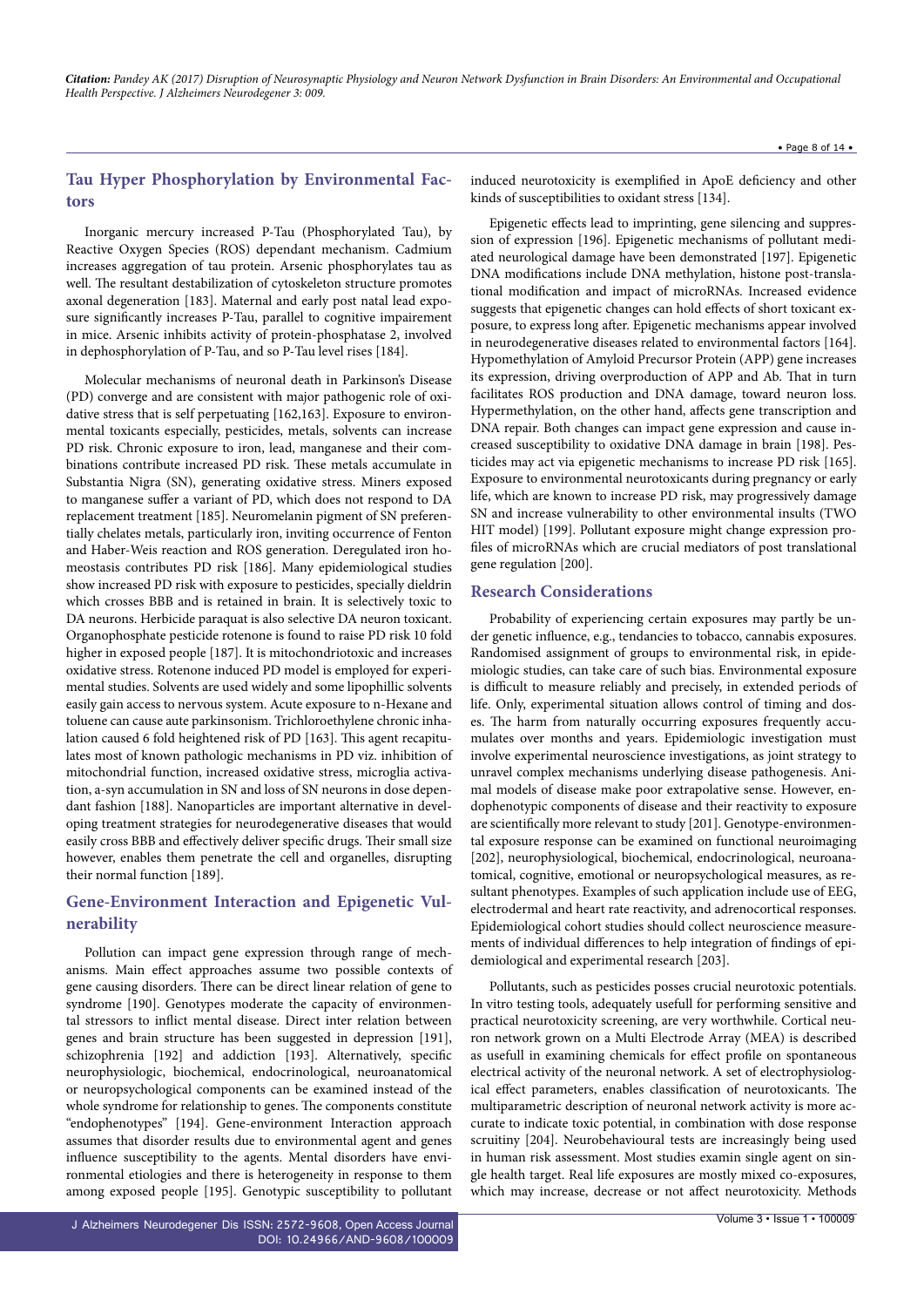should be refined to detect subclinical dysfunction.Toxicity in vulnerable population groups e.g., elderly and children must be ascertained. Evaluation strategy for outcomes with lifetime exposure should be feasible. All these are crucial to regulatory thought for preventive action in exposed population.

Hazard identification and risk assessment technology should be apt to identify and encompass progressive, cumulative neurotoxicity of mixed pollutants. They interact, not necessarily systemwide but by different regions of brain, outcome measure, gender and age. "Multi-Hit", hypothesis of neurotoxicity assumes that brain may readily compensate for insult caused by singular agent on finite target system within it. However, when multiple targets or functional sites, within a single system are attacked by different mechanisms (e.g., By multiple agents or combined with multiple risk factors), the limited homeostatic capabilities of brain are overwhelmed and sustained or cumulative damage accrues as consequence [205]. States of protein, calorie, vitamin and/or mineral undernutrition are associated with a range of neurodevelopmental, neurological and psychiatric disorders, commonly with involvement of both central and peripheral nervous system. Undernutrition can modify risk for certain chemical induced neurologic disease and in some cases, undernutrition may be a prerequisite for manifestation of neurotoxicity [153,206,207].

In respect to therapeutic thought as adjunct to preventive measures against pollultant neurotoxicity, attention to glucocorticoid hypothesis of stress induced psychiatric disorders is pertinent. That envisages, hypothalamo-pituitory-adrenal axis dysregulation alongwith memory impairment involving hippocampal damage in affective disorders [208]. Zarate et al., [209], discuss cellular plasticity cascades, as novel therapeutic targets for bipolar disorders. Effective treatment should provide both trophic and neurochemical support to enhance and maintain normal synaptic connectivity. That would allow the chemical signal to reinstate the optimal functioning of cortical circuits, necessary for normal effective function. Plasticity changing drugs may include inhibitors of glutamate release, NMDA antagonists, cAMP phosphodiesterase inhibitors, glucocorticosteroid receptor antagonists, etc.

#### **References**

- 1. [Block ML, Calderón-Garcidueñas L \(2019\) Air pollution: mechanisms of neu](https://www.ncbi.nlm.nih.gov/pubmed/19716187)[roinflammation and CNS disease. Trends Neurosci 32: 506-516.](https://www.ncbi.nlm.nih.gov/pubmed/19716187)
- 2. [Khalaf O, Gräff J \(2016\) Structural, synaptic and epigenetic dynamics of en](https://www.hindawi.com/journals/np/2016/3425908/)[during memories. Neural Plast 2016: 3425908.](https://www.hindawi.com/journals/np/2016/3425908/)
- 3. [Südhof TC \(2008\) Neuroligins and neurexins link synaptic function to cogni](https://www.ncbi.nlm.nih.gov/pmc/articles/PMC2673233/)[tive disease. Nature 455: 903-911.](https://www.ncbi.nlm.nih.gov/pmc/articles/PMC2673233/)
- 4. [Jacob TC, Moss SJ, Jurd R \(2008\) GABA\(A\) receptor trafficking and its role in](https://www.ncbi.nlm.nih.gov/pubmed/18382465) [the dynamic modulation of neuronal inhibition. Nat Rev Neurosci 9: 331-343.](https://www.ncbi.nlm.nih.gov/pubmed/18382465)
- 5. [Compans B, Choquet D, Hosy E \(2016\) Review on the role of AMPA receptor](http://neurophotonics.spiedigitallibrary.org/article.aspx?articleid=2586956) [nano-organization and dynamic in the properties of synaptic transmission.](http://neurophotonics.spiedigitallibrary.org/article.aspx?articleid=2586956) [Neurophotonics 3: 041811.](http://neurophotonics.spiedigitallibrary.org/article.aspx?articleid=2586956)
- 6. [Chouhan AK, Guo C, Hsieh YC, Ye H, Senturk M, et al. \(2016\) Uncoupling](https://www.ncbi.nlm.nih.gov/pubmed/27338814) [neuronal death and dysfunction in Drosophila models of neurodegenerative](https://www.ncbi.nlm.nih.gov/pubmed/27338814) [disease. Acta Neuropathol Commun 4: 62.](https://www.ncbi.nlm.nih.gov/pubmed/27338814)
- 7. [Holtmaat A, Svoboda K \(2009\) Experience-dependent structural synaptic](https://www.ncbi.nlm.nih.gov/pubmed/19693029) [plasticity in the mammalian brain. Nat Rev Neurosci 10: 647-658.](https://www.ncbi.nlm.nih.gov/pubmed/19693029)
- [Wefelmeyer W, Puhl CJ, Burrone J \(2016\) Homeostatic Plasticity of Sub](http://www.sciencedirect.com/science/article/pii/S0166223616300959)[cellular Neuronal Structures: From Inputs to Outputs. Trends Neurosci 39:](http://www.sciencedirect.com/science/article/pii/S0166223616300959) [656-667.](http://www.sciencedirect.com/science/article/pii/S0166223616300959)
- J Alzheimers Neurodegener Dis ISSN: 2572-9608, Open Access Journal DOI: [10.24966/AND-9608/100009](http://dx.doi.org/10.24966/AND-9608/100009)
- 9. [Lin YC, Frei JA, Kilander MB, Shen W, Blatt GJ \(2016\) A Subset of Au](https://www.ncbi.nlm.nih.gov/pmc/articles/PMC5112273/)[tism-Associated Genes Regulate the Structural Stability of Neurons. Front](https://www.ncbi.nlm.nih.gov/pmc/articles/PMC5112273/) [Cell Neurosci 10: 263.](https://www.ncbi.nlm.nih.gov/pmc/articles/PMC5112273/)
- 10. [Durand CM, Perroy J, Loll F, Perrais D, Fagni L, et al. \(2012\) SHANK3 mu](https://www.ncbi.nlm.nih.gov/pubmed/21606927)[tations identified in autism lead to modification of dendritic spine morphology](https://www.ncbi.nlm.nih.gov/pubmed/21606927) [via an actin-dependent mechanism. Mol Psychiatry 17: 71-84.](https://www.ncbi.nlm.nih.gov/pubmed/21606927)
- 11. [Gass JT, Olive MF \(2008\) Glutamatergic substrates of drug addiction and](https://www.ncbi.nlm.nih.gov/pmc/articles/PMC2239014/) [alcoholism. Biochem Pharmacol 75: 218-265.](https://www.ncbi.nlm.nih.gov/pmc/articles/PMC2239014/)
- 12. [Ramocki MB, Zoghbi HY \(2008\) Failure of neuronal homeostasis results in](https://www.ncbi.nlm.nih.gov/pubmed/18923513) [common neuropsychiatric phenotypes. Nature 455: 912-918.](https://www.ncbi.nlm.nih.gov/pubmed/18923513)
- 13. [Keller A, Backes C, Haas J, Leidinger P, Maetzler W, et al. \(2016\) Validating](https://www.ncbi.nlm.nih.gov/pubmed/26806387) [Alzheimers disease microRNAs using next generation sequencing. Alzhei](https://www.ncbi.nlm.nih.gov/pubmed/26806387)[mers Dement 5: 565-576.](https://www.ncbi.nlm.nih.gov/pubmed/26806387)
- 14. [Tessier CR, Broadie K \(2009\) Activity-dependent modulation of neural circuit](https://www.ncbi.nlm.nih.gov/pmc/articles/PMC2724028/) [synaptic connectivity. Front Mol Neurosci 2: 8.](https://www.ncbi.nlm.nih.gov/pmc/articles/PMC2724028/)
- 15. [Kätzel D, Miesenböck G \(2014\) Experience-dependent rewiring of specific](https://www.ncbi.nlm.nih.gov/pubmed/24586113) [inhibitory connections in adult neocortex. PLoS Biol 12: 1001798.](https://www.ncbi.nlm.nih.gov/pubmed/24586113)
- 16. Goldberg ND, O'Dea RF, Haddox MK (1973) Cyclic GMP. Adv Cyclic Nucleotide Res 3: 155-223.
- 17. [Philippu A \(2016\) Nitric Oxide: A Universal Modulator of Brain Function. Curr](https://www.ncbi.nlm.nih.gov/pubmed/27356532) [Med Chem 23: 2643-2652.](https://www.ncbi.nlm.nih.gov/pubmed/27356532)
- 18. [Steinert JR, Robinson SW, Tong H, Haustein MD, Kopp-Scheinpflug C, et al.](https://www.ncbi.nlm.nih.gov/pubmed/21791288) [\(2011\) Nitric oxide is an activity-dependent regulator of target neuron intrinsic](https://www.ncbi.nlm.nih.gov/pubmed/21791288) [excitability. Neuron 71: 291-305.](https://www.ncbi.nlm.nih.gov/pubmed/21791288)
- 19. [Katusic ZS, Austin SA \(2014\) Endothelial nitric oxide: protector of a healthy](https://www.ncbi.nlm.nih.gov/pubmed/24357508) [mind. Eur Heart J 35: 888-894.](https://www.ncbi.nlm.nih.gov/pubmed/24357508)
- 20. [Saha RN, Pahan K \(2006\) Regulation of inducible nitric oxide synthase gene](https://www.ncbi.nlm.nih.gov/pubmed/16771683) [in glial cells. Antioxid Redox Signal 8: 929-947.](https://www.ncbi.nlm.nih.gov/pubmed/16771683)
- 21. [Guo W, Wang H, Watanabe M, Shimizu K, Zou S, et al. \(2007\) Glial-cyto](https://www.ncbi.nlm.nih.gov/pubmed/17537972)[kine-neuronal interactions underlying the mechanisms of persistent pain. J](https://www.ncbi.nlm.nih.gov/pubmed/17537972) [Neurosci 27: 6006-6018.](https://www.ncbi.nlm.nih.gov/pubmed/17537972)
- 22. [Sunico CR, Portillo F, González-Forero D, Moreno-López B \(2005\) Nitric-ox](https://www.ncbi.nlm.nih.gov/pubmed/15703399)[ide-directed synaptic remodeling in the adult mammal CNS. J Neurosci 25:](https://www.ncbi.nlm.nih.gov/pubmed/15703399) [1448-1458.](https://www.ncbi.nlm.nih.gov/pubmed/15703399)
- 23. [Li Y, Chen G, Zhao J, Nie X, Wan C, et al. \(2013\) 2,3,7,8-Tetrachlorodiben](https://www.ncbi.nlm.nih.gov/pubmed/23969120)[zo-p-dioxin \(TCDD\) induces microglial nitric oxide production and subsequent](https://www.ncbi.nlm.nih.gov/pubmed/23969120) [rat primary cortical neuron apoptosis through p38/JNK MAPK pathway. Tox](https://www.ncbi.nlm.nih.gov/pubmed/23969120)[icology 312: 132-141.](https://www.ncbi.nlm.nih.gov/pubmed/23969120)
- 24. [González-Forero D, Portillo F, Gómez L, Montero F, Kasparov S, et al. \(2007\)](https://www.ncbi.nlm.nih.gov/pubmed/17554004) [Inhibition of resting potassium conductances by long-term activation of the](https://www.ncbi.nlm.nih.gov/pubmed/17554004) [NO/cGMP/protein kinase G pathway: a new mechanism regulating neuronal](https://www.ncbi.nlm.nih.gov/pubmed/17554004) [excitability. J Neurosci 27: 6302-6312.](https://www.ncbi.nlm.nih.gov/pubmed/17554004)
- 25. [Dong XX, Wang Y, Qin ZH \(2009\) Molecular mechanisms of excitotoxicity](https://www.ncbi.nlm.nih.gov/pubmed/19343058) [and their relevance to pathogenesis of neurodegenerative diseases. Acta](https://www.ncbi.nlm.nih.gov/pubmed/19343058) [Pharmacol Sin 30: 379-387.](https://www.ncbi.nlm.nih.gov/pubmed/19343058)
- 26. [Chuang DY, Simonyi A, Kotzbauer PT, Gu Z, Sun GY \(2015\) Cytosolic phos](https://www.ncbi.nlm.nih.gov/pubmed/26520095)[pholipase A2 plays a crucial role in ROS/NO signaling during microglial acti](https://www.ncbi.nlm.nih.gov/pubmed/26520095)[vation through the lipoxygenase pathway. J Neuroinflammation 12: 199.](https://www.ncbi.nlm.nih.gov/pubmed/26520095)
- 27. [Lameu C, Trujillo CA, Schwindt TT, Negraes PD, Pillat MM, et al. \(2012\)](https://www.ncbi.nlm.nih.gov/pubmed/22730318) [Interactions between the NO-citrullin cycle and brain derived neurotrophic](https://www.ncbi.nlm.nih.gov/pubmed/22730318) [factor indifferentiation of neural stem cells. J Biol Chem 287: 29690-29701.](https://www.ncbi.nlm.nih.gov/pubmed/22730318)
- 28. [Islam MT \(2017\) Oxidative stress and mitochondrial dysfunction-linked neu](https://www.ncbi.nlm.nih.gov/pubmed/27809706)[rodegenerative disorders. Neurol Res 39: 73-82.](https://www.ncbi.nlm.nih.gov/pubmed/27809706)
- 29. [Costa C, Tozzi A, Siliquini S, Galletti F, Cardaioli G, et al. \(2011\) A critical role](https://www.ncbi.nlm.nih.gov/pubmed/21749921) [of NO/cGMP/PKG dependent pathway in hippocampal post-ischemic LTP:](https://www.ncbi.nlm.nih.gov/pubmed/21749921) [modulation by zonisamide. Neurobiol Dis 44: 185-191.](https://www.ncbi.nlm.nih.gov/pubmed/21749921)
- 30. [Ben Aissa M, Lee SH, Bennett BM, Thatcher GR \(2016\) Targeting NO/cGMP](https://www.ncbi.nlm.nih.gov/pubmed/27776476) [Signaling in the CNS for Neurodegeneration and Alzheimer's Disease. Curr](https://www.ncbi.nlm.nih.gov/pubmed/27776476) [Med Chem 23: 2770-2788.](https://www.ncbi.nlm.nih.gov/pubmed/27776476)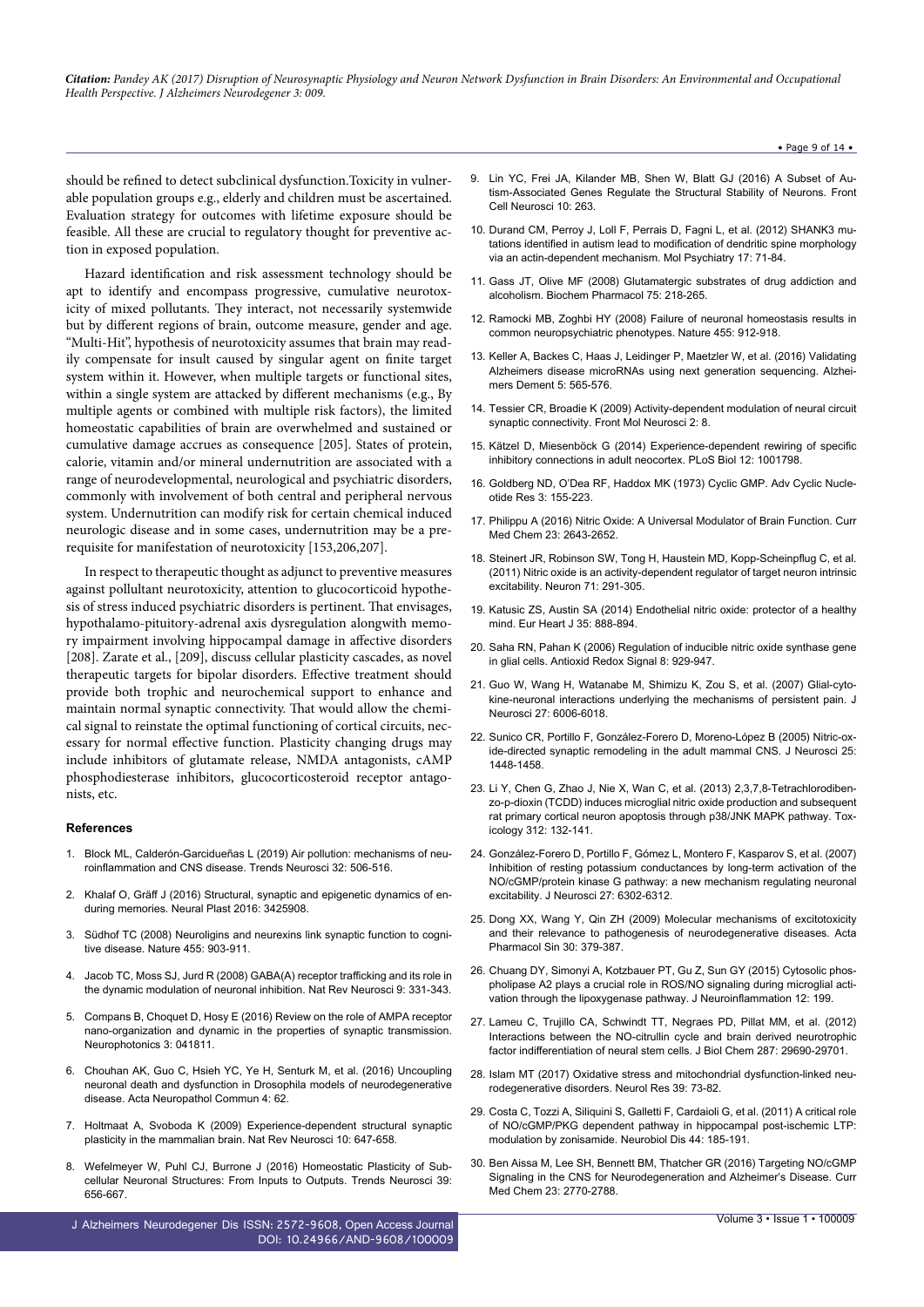- 31. [Malenka RC, Nicoll RA \(1999\) Long-term potentiation--a decade of progress?](https://www.ncbi.nlm.nih.gov/pubmed/10489359) [Science 285: 1870-1874.](https://www.ncbi.nlm.nih.gov/pubmed/10489359)
- 32. Fariam M, Zhang GX, Ciric B, Rostami A (2015) Emerging immunopharmaco[logical targets in multiple sclerosis. J Neurol Sci 358: 22-30.](https://www.ncbi.nlm.nih.gov/pubmed/26440421)
- 33. [Araque A, Navarrete M \(2010\) Glial cells in neuronal network function. Philos](https://www.ncbi.nlm.nih.gov/pmc/articles/PMC2894949/) [Trans R Soc Lond B Biol Sci 365: 2375-2381.](https://www.ncbi.nlm.nih.gov/pmc/articles/PMC2894949/)
- 34. Calderó[n-Garcidueñas L, Calderón-Garcidueñas A, Torres-Jardón R, Avi](https://www.ncbi.nlm.nih.gov/pubmed/25256239)[la-Ramírez J, Kulesza RJ, et al. \(2015\) Air pollution and your brain: what do](https://www.ncbi.nlm.nih.gov/pubmed/25256239) [you need to know right now. Prim Health Care Res Dev 16: 329-345.](https://www.ncbi.nlm.nih.gov/pubmed/25256239)
- 35. [Cunningham C, Campion S, Lunnon K, Murray CL, Woods JF, et al. \(2019\)](https://www.ncbi.nlm.nih.gov/pubmed/18801476) [Systemic inflammation induces acute behavioral and cognitive changes and](https://www.ncbi.nlm.nih.gov/pubmed/18801476) [accelerates neurodegenerative disease. Biol Psychiatry 65: 304-312.](https://www.ncbi.nlm.nih.gov/pubmed/18801476)
- 36. [Dantzer R, O'Connor JC, Freund GG, Johnson RW, Kelley KW \(2008\) From](https://www.ncbi.nlm.nih.gov/pmc/articles/PMC2919277/) [inflammation to sickness and depression: when the immune system subju](https://www.ncbi.nlm.nih.gov/pmc/articles/PMC2919277/)[gates the brain. Nat Rev Neurosci 9: 46-56.](https://www.ncbi.nlm.nih.gov/pmc/articles/PMC2919277/)
- 37. [Sisó S, González L, Jeffrey M \(2010\) Neuroinvasion in prion diseases: the](https://www.hindawi.com/journals/ipid/2010/747892/) [roles of ascending neural infection and blood dissemination. Interdiscip Per](https://www.hindawi.com/journals/ipid/2010/747892/)[spect Infect Dis 2010: 747892.](https://www.hindawi.com/journals/ipid/2010/747892/)
- 38. [Viviani B, Boraso M, Marchetti N, Marinovich M \(2014\) Perspectives on neu](http://www.sciencedirect.com/science/article/pii/S0161813X14000485)[roinflammation and excitotoxicity: a neurotoxic conspiracy? Neurotoxicology](http://www.sciencedirect.com/science/article/pii/S0161813X14000485) [43: 10-20.](http://www.sciencedirect.com/science/article/pii/S0161813X14000485)
- 39. [Lynch MA \(2009\) The multifaceted profile of activated microglia. Mol Neuro](https://www.ncbi.nlm.nih.gov/pubmed/19629762)[biol 40: 139-156.](https://www.ncbi.nlm.nih.gov/pubmed/19629762)
- 40. [Bains JS, Oliet SH \(2007\) Glia: they make your memories stick! Trends Neu](https://www.ncbi.nlm.nih.gov/pubmed/17631972)[rosci 30: 417-424.](https://www.ncbi.nlm.nih.gov/pubmed/17631972)
- 41. [Maldonado H, Calderon C, Burgos-Bravo F, Kobler O, Zuschratter W, et al.](https://www.ncbi.nlm.nih.gov/pubmed/27842221) [\(2017\) Astrocyte to neuron communication through integrin-engaged Thy1/](https://www.ncbi.nlm.nih.gov/pubmed/27842221) [CBP/Csk/Src complex triggers neurite retraction via RhoA/ROCK pathway](https://www.ncbi.nlm.nih.gov/pubmed/27842221) [Biochim Biophys Acta 1864: 243-254.](https://www.ncbi.nlm.nih.gov/pubmed/27842221)
- 42. [Murakoshi H, Yasuda R \(2012\) Postsynaptic signaling during plasticity of](https://www.ncbi.nlm.nih.gov/pmc/articles/PMC3306839/) [dendritic spines. Trends Neurosci 35: 135-143.](https://www.ncbi.nlm.nih.gov/pmc/articles/PMC3306839/)
- 43. [Nagae T, Araki K, Shimoda Y, Sue LI, Beach TG, et al. \(2016\) Cytokines and](https://www.ncbi.nlm.nih.gov/pubmed/27895978) [Cytokine Receptors Involved in the Pathogenesis of Alzheimer's Disease. J](https://www.ncbi.nlm.nih.gov/pubmed/27895978) [Clin Cell Immunol 7.](https://www.ncbi.nlm.nih.gov/pubmed/27895978)
- 44. [Bezzi P, Domercq M, Vesce S, Volterra A \(2001\) Neuron-astrocyte cross-talk](https://www.ncbi.nlm.nih.gov/pubmed/11544994) [during synaptic transmission: physiological and neuropathological implica](https://www.ncbi.nlm.nih.gov/pubmed/11544994)[tions. Prog Brain Res 132: 255-265.](https://www.ncbi.nlm.nih.gov/pubmed/11544994)
- 45. [Goshen I, Yirmiya R \(2009\) Interleukin-1 \(IL-1\): a central regulator of stress](https://www.ncbi.nlm.nih.gov/pubmed/19017533) [responses. Front Neuroendocrinol 30: 30-45.](https://www.ncbi.nlm.nih.gov/pubmed/19017533)
- 46. [Bobula B, Sowa J, Hess G \(2015\) Anti-interleukin-1β antibody prevents the](http://europepmc.org/abstract/med/25560585) [occurrence of repeated restraint stress-induced alterations in synaptic trans](http://europepmc.org/abstract/med/25560585)[mission and long-term potentiation in the rat frontal cortex. Pharmacol Rep](http://europepmc.org/abstract/med/25560585) [67: 123-128.](http://europepmc.org/abstract/med/25560585)
- 47. [Maher FO, Nolan Y, Lynch MA \(2005\) Downregulation of IL-4-induced signal](http://www.sciencedirect.com/science/article/pii/S0197458004002428)[ling in hippocampus contributes to deficits in LTP in the aged rat. Neurobiol](http://www.sciencedirect.com/science/article/pii/S0197458004002428) [Aging 26: 717-728.](http://www.sciencedirect.com/science/article/pii/S0197458004002428)
- 48. [Lynch MA \(2015\) Neuroinflammatory changes negatively impact on LTP: A](https://www.ncbi.nlm.nih.gov/pubmed/25193603) [focus on IL-1β. Brain Res 1621: 197-204.](https://www.ncbi.nlm.nih.gov/pubmed/25193603)
- 49. [Wall AM, Mukandala G, Greig NH, O'Connor JJ \(2015\) Tumor necrosis fac](https://www.ncbi.nlm.nih.gov/pubmed/25641742)[tor-α potentiates long-term potentiation in the rat dentate gyrus after acute](https://www.ncbi.nlm.nih.gov/pubmed/25641742) [hypoxia. J Neurosci Res 93: 815-829.](https://www.ncbi.nlm.nih.gov/pubmed/25641742)
- 50. [Cali C, Lopatar J, Petrelli F, Pucci L, Bezzi P \(2014\) G-Protein coupled re](https://www.hindawi.com/journals/np/2014/254574/)[ceptor evoked glutamate exocytosis from astrocytes: Role of prostaglandins](https://www.hindawi.com/journals/np/2014/254574/) [Neural Plast 2014: 254574.](https://www.hindawi.com/journals/np/2014/254574/)
- 51. [Tancredi V, D'Antuono M, Cafè C, Giovedì S, Buè MC, et al. \(2000\) The](https://www.ncbi.nlm.nih.gov/pubmed/10899938) [inhibitory effects of interleukin-6 on synaptic plasticity in the rat hippocampus](https://www.ncbi.nlm.nih.gov/pubmed/10899938) [are associated with an inhibition of mitogen-activated protein kinase ERK. J](https://www.ncbi.nlm.nih.gov/pubmed/10899938) [Neurochem 75: 634-643.](https://www.ncbi.nlm.nih.gov/pubmed/10899938)
- J Alzheimers Neurodegener Dis ISSN: 2572-9608, Open Access Journal DOI: [10.24966/AND-9608/100009](http://dx.doi.org/10.24966/AND-9608/100009)
- 52. [Edamura M, Murakami G, Meng H, Itakura M, Shigemoto R, et al. \(2014\)](https://www.ncbi.nlm.nih.gov/pubmed/25268136) [Functional deficiency of MHC Class 1 Enhances LTP and Abolishes LTD in](https://www.ncbi.nlm.nih.gov/pubmed/25268136) [the Nucleus Accumbence of Mice. PLoS One 9: 107099.](https://www.ncbi.nlm.nih.gov/pubmed/25268136)
- 53. [Goddard CA, Butts DA, Shatz CJ \(2007\) Regulation of CNS synapses by](https://www.ncbi.nlm.nih.gov/pubmed/17420446) [neuronal MHC class I. Proc Natl Acad Sci U S A 104: 6828-6833.](https://www.ncbi.nlm.nih.gov/pubmed/17420446)
- 54. [Nathan C, Xie QW \(1994\) Nitric oxide synthases: roles, tolls, and controls.](https://www.ncbi.nlm.nih.gov/pubmed/7522969) [Cell 78: 915-918.](https://www.ncbi.nlm.nih.gov/pubmed/7522969)
- 55. [Koch H, Huh SE, Elsen FP, Carroll MS, Hodge RD, et al. \(2010\) Prostaglan](https://www.ncbi.nlm.nih.gov/pubmed/20810888)[din E2 Induced synaptic plasticity in neocortical networks of organotypic slice](https://www.ncbi.nlm.nih.gov/pubmed/20810888) [cultures. J Neurosci 30: 11678-1187.](https://www.ncbi.nlm.nih.gov/pubmed/20810888)
- 56. [Calabresi P, Picconi B, Tozzi A, Di Filippo M \(2007\) Dopamine-mediated](https://www.ncbi.nlm.nih.gov/pubmed/17367873) [regulation of corticostriatal synaptic plasticity. Trends Neurosci 30: 211-219.](https://www.ncbi.nlm.nih.gov/pubmed/17367873)
- 57. [Hunot S, Hirsch EC \(2003\) Neuroinflammatory processes in Parkinson's dis](https://www.ncbi.nlm.nih.gov/pubmed/12666098)[ease. Ann Neurol 53: 49-58.](https://www.ncbi.nlm.nih.gov/pubmed/12666098)
- 58. [Theodore S, Maragos W \(2015\) 6 hydroxy dopamine as a tool to understand](https://www.ncbi.nlm.nih.gov/pubmed/26211726) [adaptive immune system induced dopamine neurodegeneration in Parkin](https://www.ncbi.nlm.nih.gov/pubmed/26211726)[son's disease. Immunopharmacol Immunotoxicol 37: 393.](https://www.ncbi.nlm.nih.gov/pubmed/26211726)
- 59. [Selkoe DJ \(2002\) Alzheimer's disease is a synaptic failure. Science 298: 789-](https://www.ncbi.nlm.nih.gov/pubmed/12399581) [791.](https://www.ncbi.nlm.nih.gov/pubmed/12399581)
- 60. [Bassett DS, Bullmore E \(2006\) Small-world brain networks. Neuroscientist](https://www.ncbi.nlm.nih.gov/pubmed/17079517) [12: 512-523.](https://www.ncbi.nlm.nih.gov/pubmed/17079517)
- 61. [Stam CJ, van Straaten EC \(2012\) The organization of physiological brain](https://www.ncbi.nlm.nih.gov/pubmed/22356937) [networks. Clin Neurophysiol 123: 1067-1087.](https://www.ncbi.nlm.nih.gov/pubmed/22356937)
- 62. [Srinivasan R, Thorpe S, Nunez PL \(2013\) Top-down influences on local net](https://www.ncbi.nlm.nih.gov/pubmed/23616762)[works: basic theory with experimental implications. Front Comput Neurosci](https://www.ncbi.nlm.nih.gov/pubmed/23616762) [7: 29.](https://www.ncbi.nlm.nih.gov/pubmed/23616762)
- 63. [Bettencourt LM, Stephens GJ, Ham MI, Gross GW \(2007\) Functional struc](https://www.ncbi.nlm.nih.gov/pubmed/17358375)[ture of cortical neuronal networks grown in vitro. Phys Rev E Stat Nonlin Soft](https://www.ncbi.nlm.nih.gov/pubmed/17358375) [Matter Phys 75: 021915.](https://www.ncbi.nlm.nih.gov/pubmed/17358375)
- 64. [Boersma M, Smit DJ, de Bie HM, Van Baal GC, Boomsma DI, et al. \(2011\)](https://www.ncbi.nlm.nih.gov/pubmed/20589941) [Network analysis of resting state EEG in the developing young brain: struc](https://www.ncbi.nlm.nih.gov/pubmed/20589941)[ture comes with maturation. Hum Brain Mapp 32: 413-425.](https://www.ncbi.nlm.nih.gov/pubmed/20589941)
- 65. [Micheloyannis S, Vourkas M, Tsirka V, Karakonstantaki E, Kanatsouli K, et al.](https://www.ncbi.nlm.nih.gov/pubmed/17990300) [\(2009\) The influence of ageing on complex brain networks: a graph theoreti](https://www.ncbi.nlm.nih.gov/pubmed/17990300)[cal analysis. Hum Brain Mapp 30: 200-208.](https://www.ncbi.nlm.nih.gov/pubmed/17990300)
- 66. [Knyazev GG, Volf NV, Belousova LV \(2015\) Age-related differences in elec](https://www.ncbi.nlm.nih.gov/pubmed/25766772)[troencephalogram connectivity and network topology. Neurobiol Aging 36:](https://www.ncbi.nlm.nih.gov/pubmed/25766772) [1849-1859.](https://www.ncbi.nlm.nih.gov/pubmed/25766772)
- 67. [Schoonheim MM, Hulst HE, Landi D, Ciccarelli O, Roosendaal SD, et al.](https://www.ncbi.nlm.nih.gov/pubmed/21908484) [\(2012\) Gender-related differences in functional connectivity in multiple scle](https://www.ncbi.nlm.nih.gov/pubmed/21908484)[rosis. Mult Scler 18: 164-173.](https://www.ncbi.nlm.nih.gov/pubmed/21908484)
- 68. [Simon HA \(1962\) The Architecture of Complexity. Proceedings of the Ameri](http://www.cs.brandeis.edu/~cs146a/handouts/papers/simon-complexity.pdf)[can Philosophical Society 106: 467-482.](http://www.cs.brandeis.edu/~cs146a/handouts/papers/simon-complexity.pdf)
- 69. [Bassett DS, Bullmore ET \(2009\) Human brain networks in health and dis](https://www.ncbi.nlm.nih.gov/pubmed/19494774)[ease. Curr Opin Neurol 22: 340-347.](https://www.ncbi.nlm.nih.gov/pubmed/19494774)
- 70. [Chen ZJ, He Y, Rosa-Neto P, Germann J, Evans AC \(2008\) Revealing modu](https://www.ncbi.nlm.nih.gov/pubmed/18267952)[lar architecture of human brain structural networks by using cortical thickness](https://www.ncbi.nlm.nih.gov/pubmed/18267952) [from MRI. Cereb Cortex 18: 2374-2381.](https://www.ncbi.nlm.nih.gov/pubmed/18267952)
- 71. [Schmitt JE, Lenroot RK, Wallace GL, Ordaz S, Taylor KN et al. \(2008\) Iden](https://www.ncbi.nlm.nih.gov/pubmed/18234689)[tification of genetically mediated cortical networks: a multivariate study of pe](https://www.ncbi.nlm.nih.gov/pubmed/18234689)[diatric twins and siblings. Cereb Cortex 18: 1737-1747.](https://www.ncbi.nlm.nih.gov/pubmed/18234689)
- 72. [Sporns O, Zwi JD \(2004\) The small world of the cerebral cortex. Neuroinfor](https://www.ncbi.nlm.nih.gov/pubmed/15319512)[matics 2: 145-162.](https://www.ncbi.nlm.nih.gov/pubmed/15319512)
- 73. [Hagmann P, Cammoun L, Gigandet X, Meuli R, Honey CJ, et al. \(2008\) Map](https://www.ncbi.nlm.nih.gov/pubmed/18597554)[ping the structural core of human cerebral cortex. PLoS Biol 6: 159.](https://www.ncbi.nlm.nih.gov/pubmed/18597554)
- 74. [Iturria-Medina Y, Sotero RC, Canales-Rodríguez EJ, Alemán-Gómez Y, Me](https://www.ncbi.nlm.nih.gov/pubmed/18272400)[lie-García L \(2008\) Studying the human brain anatomical network via diffu](https://www.ncbi.nlm.nih.gov/pubmed/18272400)[sion-weighted MRI and Graph Theory. Neuroimage 40: 1064-1076.](https://www.ncbi.nlm.nih.gov/pubmed/18272400)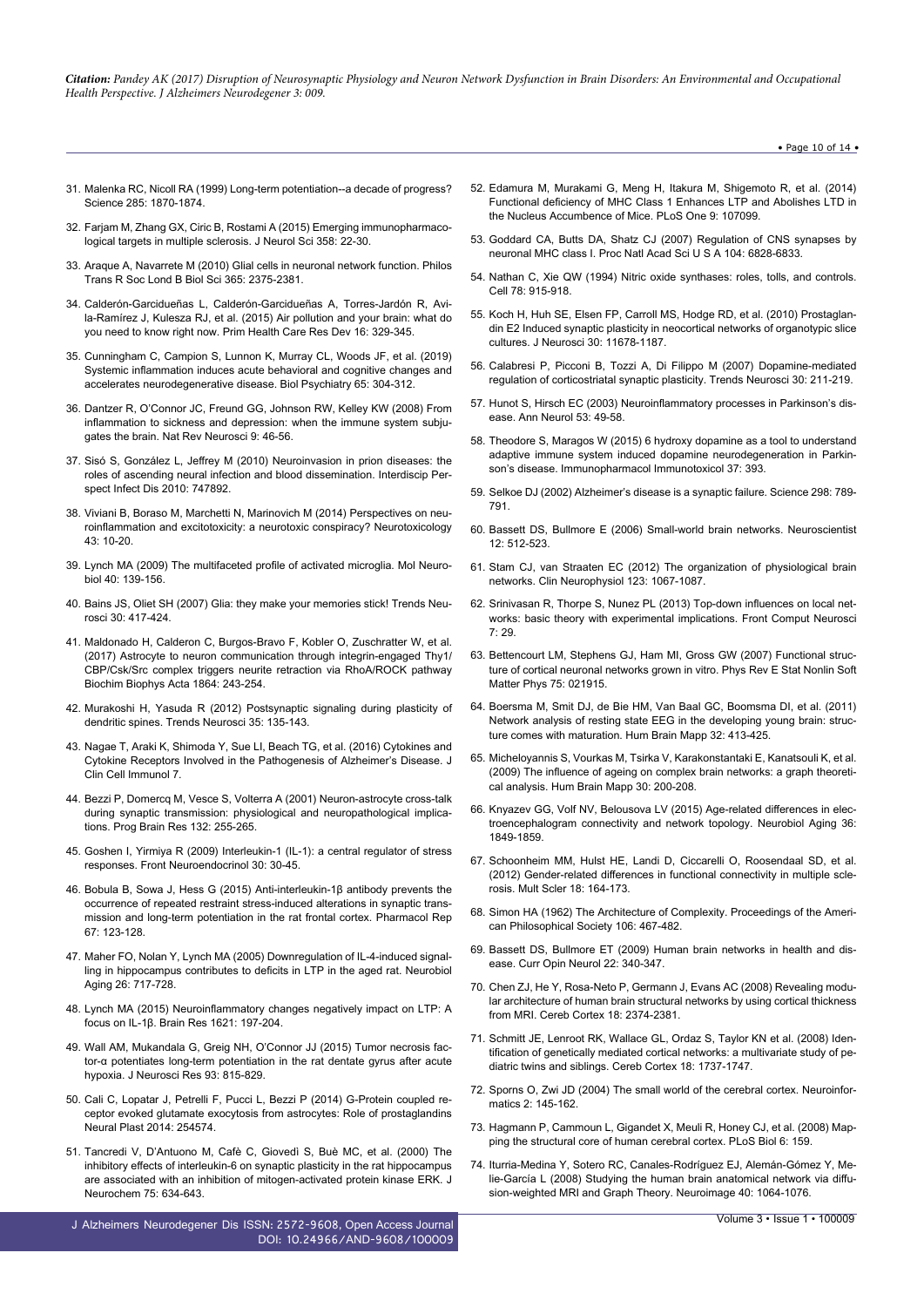• Page 11 of 14 •

- 75. [Bassett DS, Bullmore E, Verchinski BA, Mattay VS, Weinberger DR, et al.](https://www.ncbi.nlm.nih.gov/pubmed/18784304) [\(2008\) Hierarchical organization of human cortical networks in health and](https://www.ncbi.nlm.nih.gov/pubmed/18784304) [schizophrenia. J Neurosci 28: 9239-9248.](https://www.ncbi.nlm.nih.gov/pubmed/18784304)
- 76. [Achard S, Bassett DS, Meyer-Lindenberg A, Bullmore E \(2008\) Fractal con](https://www.ncbi.nlm.nih.gov/pubmed/18517458)[nectivity of long-memory networks. Phys Rev E Stat Nonlin Soft Matter Phys](https://www.ncbi.nlm.nih.gov/pubmed/18517458) [77: 036104.](https://www.ncbi.nlm.nih.gov/pubmed/18517458)
- 77. [De Vico Fallani F, Astolfi L, Cincotti F, Mattia D, Marciani MG, et al. \(2008\)](https://www.ncbi.nlm.nih.gov/pubmed/18266112) [Cortical network dynamics during foot movements. Neuroinformatics 6: 23-](https://www.ncbi.nlm.nih.gov/pubmed/18266112) [34.](https://www.ncbi.nlm.nih.gov/pubmed/18266112)
- 78. [Kitzbichler MG, Smith ML, Christensen SR, Bullmore E \(2019\) Broadband](https://www.ncbi.nlm.nih.gov/pubmed/19300473) [criticality of human brain network synchronization. PLoS Comput Biol 5:](https://www.ncbi.nlm.nih.gov/pubmed/19300473) [1000314.](https://www.ncbi.nlm.nih.gov/pubmed/19300473)
- 79. [Ferri R, Rundo F, Bruni O, Terzano MG, Stam CJ \(2008\) The functional con](https://www.ncbi.nlm.nih.gov/pubmed/18571469)[nectivity of different EEG bands moves towards small-world network organi](https://www.ncbi.nlm.nih.gov/pubmed/18571469)[zation during sleep. Clin Neurophysiol 119: 2026-2036.](https://www.ncbi.nlm.nih.gov/pubmed/18571469)
- 80. [Leistedt SJ, Coumans N, Dumont M, Lanquart JP, Stam CJ, et al. \(2009\)](https://www.ncbi.nlm.nih.gov/pubmed/18937282) [Altered sleep brain functional connectivity in acutely depressed patients. Hum](https://www.ncbi.nlm.nih.gov/pubmed/18937282) [Brain Mapp 30: 2207-2219.](https://www.ncbi.nlm.nih.gov/pubmed/18937282)
- 81. [Chambers B, MacLean JN \(2015\) Multineuronal activity patterns identify se](http://jn.physiology.org/content/114/3/1837)[lective synaptic connections under realistic experimental constrains. J Neu](http://jn.physiology.org/content/114/3/1837)[rophysiol114: 1837-1849.](http://jn.physiology.org/content/114/3/1837)
- 82. [Pereda E, Quiroga RQ, Bhattacharya J \(2005\) Nonlinear multivariate analysis](https://www.ncbi.nlm.nih.gov/pubmed/16289760) [of neurophysiological signals. Prog Neurobiol 77: 1-37.](https://www.ncbi.nlm.nih.gov/pubmed/16289760)
- 83. [Caeyenberghs K, Metzler-Baddeley C, Foley S, Jones DK \(2016\) Dynamics](https://www.ncbi.nlm.nih.gov/pmc/articles/PMC4821915/) [of the Human Structural Connectome Underlying Working Memory Training.](https://www.ncbi.nlm.nih.gov/pmc/articles/PMC4821915/) [J Neurosci 36: 4056-4066.](https://www.ncbi.nlm.nih.gov/pmc/articles/PMC4821915/)
- 84. [Dehaene S, Changeux JP \(2011\) Experimental and theoretical approaches to](https://www.ncbi.nlm.nih.gov/pubmed/21521609) [conscious processing. Neuron 70: 200-227.](https://www.ncbi.nlm.nih.gov/pubmed/21521609)
- 85. [Womelsdorf T, Fries P \(2007\) The role of neuronal synchronization in selec](https://www.ncbi.nlm.nih.gov/pubmed/17306527)[tive attention. Curr Opin Neurobiol 17: 154-160.](https://www.ncbi.nlm.nih.gov/pubmed/17306527)
- 86. [Jensen O, Kaiser J, Lachaux JP \(2007\) Human gamma-frequency oscilla](https://www.ncbi.nlm.nih.gov/pubmed/17499860)[tions associated with attention and memory. Trends Neurosci 30: 317-324.](https://www.ncbi.nlm.nih.gov/pubmed/17499860)
- 87. [Uhlhaas PJ \(2011\) High-frequency oscillations in schizophrenia. Clin EEG](https://www.ncbi.nlm.nih.gov/pubmed/21675597) [Neurosci 42: 77-82.](https://www.ncbi.nlm.nih.gov/pubmed/21675597)
- 88. [Lehnertz K, Bialonski S, Horstmann MT, Krug D, Rothkegel A, et al. \(2009\)](https://www.ncbi.nlm.nih.gov/pubmed/19481573) [Synchronization phenomena in human epileptic brain networks. J Neurosci](https://www.ncbi.nlm.nih.gov/pubmed/19481573) [Methods 183: 42-48.](https://www.ncbi.nlm.nih.gov/pubmed/19481573)
- 89. [Wang J, Barstein J, Ethridge LE, Mosconi MW, Takarae Y, et al. \(2013\) Rest](https://www.ncbi.nlm.nih.gov/pubmed/24040879)[ing state EEG abnormalities in autism spectrum disorders. J Neurodev Disord](https://www.ncbi.nlm.nih.gov/pubmed/24040879) [5: 24.](https://www.ncbi.nlm.nih.gov/pubmed/24040879)
- 90. [Andreotti J, Dierks T, Wahlund LO, Grieder M \(2017\) Diverging Progression](https://www.ncbi.nlm.nih.gov/pubmed/27802229) [of Network Disruption and Atrophy in Alzheimer's Disease and Semantic De](https://www.ncbi.nlm.nih.gov/pubmed/27802229)[mentia. J Alzheimers Dis 55: 981-993.](https://www.ncbi.nlm.nih.gov/pubmed/27802229)
- 91. [Zhang X, Yaseen ZS, Galynker II, Hirsch J, Winston A \(2011\) Can depres](https://www.ncbi.nlm.nih.gov/pubmed/22180777)[sion be diagnosed by response to mother's face? A personalized attach](https://www.ncbi.nlm.nih.gov/pubmed/22180777)[ment-based paradigm for diagnostic fMRI. PLoS One 6: 27253.](https://www.ncbi.nlm.nih.gov/pubmed/22180777)
- 92. [Konrad K, Eickhoff SB \(2010\) Is the ADHD brain wired differently? A review](https://www.ncbi.nlm.nih.gov/pubmed/20496381) [on structural and functional connectivity in attention deficit hyperactivity disor](https://www.ncbi.nlm.nih.gov/pubmed/20496381)[der. Hum Brain Mapp 31: 904-916.](https://www.ncbi.nlm.nih.gov/pubmed/20496381)
- 93. [Kim HS, Shin NY, Jang JH, Kim E, Shim G, et al. \(2011\) Social cognition](https://www.ncbi.nlm.nih.gov/pubmed/21620681) [and neurocognition as predictors of conversion to psychosis in individuals at](https://www.ncbi.nlm.nih.gov/pubmed/21620681) [ultra-high risk. Schizophr Res 130: 170-175.](https://www.ncbi.nlm.nih.gov/pubmed/21620681)
- 94. [Ottet MC, Schaer M, Cammoun L, Schneider M, Debbané M, et al. \(2013\)](https://www.ncbi.nlm.nih.gov/pubmed/23533586) [Reduced fronto-temporal and limbic connectivity in the 22q11.2 deletion](https://www.ncbi.nlm.nih.gov/pubmed/23533586) [syndrome: vulnerability markers for developing schizophrenia? PLoS One 8:](https://www.ncbi.nlm.nih.gov/pubmed/23533586) [58429.](https://www.ncbi.nlm.nih.gov/pubmed/23533586)
- 95. [Barttfeld P, Wicker B, Cukier S, Navarta S, Lew S, et al. \(2011\) A big-world](http://www.sciencedirect.com/science/article/pii/S002839321000504X) [network in ASD: dynamical connectivity analysis reflects a deficit in long](http://www.sciencedirect.com/science/article/pii/S002839321000504X)[range connections and an excess of short-range connections. Neuropsycho](http://www.sciencedirect.com/science/article/pii/S002839321000504X)[logia 49: 254-63.](http://www.sciencedirect.com/science/article/pii/S002839321000504X)

J Alzheimers Neurodegener Dis ISSN: 2572-9608, Open Access Journal DOI: [10.24966/AND-9608/100009](http://dx.doi.org/10.24966/AND-9608/100009)

- 96. [Murias M, Swanson JM, Srinivasan R \(2007\) Functional connectivity of fron](https://www.ncbi.nlm.nih.gov/pubmed/17023555)[tal cortex in healthy and ADHD children reflected in EEG coherence. Cereb](https://www.ncbi.nlm.nih.gov/pubmed/17023555) [Cortex 17: 1788-1799.](https://www.ncbi.nlm.nih.gov/pubmed/17023555)
- 97. [Windham GC, Zhang L, Gunier R, Croen LA, Grether JK \(2006\) Autism spec](https://www.ncbi.nlm.nih.gov/pubmed/16966102)[trum disorders in relation to distribution of hazardous air pollutants in the San](https://www.ncbi.nlm.nih.gov/pubmed/16966102) [Francisco bay area. Environ Health Perspect 114: 1438-44.](https://www.ncbi.nlm.nih.gov/pubmed/16966102)
- 98. [Weiss SA, McKhann G Jr, Goodman R, Emerson RG, Trevelyan A, et al.](https://www.ncbi.nlm.nih.gov/pubmed/24367311) [\(2013\) Field effects and ictal synchronization: insights from in homine obser](https://www.ncbi.nlm.nih.gov/pubmed/24367311)[vations. Front Hum Neurosci 7: 828.](https://www.ncbi.nlm.nih.gov/pubmed/24367311)
- 99. [Bosboom JL, Stoffers D, Wolters ECh, Stam CJ, Berendse HW \(2009\) MEG](https://www.ncbi.nlm.nih.gov/pubmed/18982241) [resting state functional connectivity in Parkinson's disease related dementia.](https://www.ncbi.nlm.nih.gov/pubmed/18982241) [J Neural Transm \(Vienna\) 116: 193-202.](https://www.ncbi.nlm.nih.gov/pubmed/18982241)
- 100. [Bartolomei F, Bosma I, Klein M, Baayen JC, Reijneveld JC, et al. \(2006\) Dis](https://www.ncbi.nlm.nih.gov/pubmed/16859985)[turbed functional connectivity in brain tumour patients: evaluation by graph](https://www.ncbi.nlm.nih.gov/pubmed/16859985) [analysis of synchronization matrices. Clin Neurophysiol 117: 2039-2049.](https://www.ncbi.nlm.nih.gov/pubmed/16859985)
- 101. [Mikdashi JA \(2016\) Altered functional neuronal activity in neuropsychiatric](https://www.ncbi.nlm.nih.gov/pubmed/26897255) [lupus: A systematic review of the fMRI investigations. Semin Arthritis Rheum](https://www.ncbi.nlm.nih.gov/pubmed/26897255) [45: 455-462.](https://www.ncbi.nlm.nih.gov/pubmed/26897255)
- 102. [Stam CJ, de Haan W, Daffertshofer A, Jones BF, Manshanden I, et al.](https://www.ncbi.nlm.nih.gov/pubmed/18952674) [\(2009\) Graph theoretical analysis of magnetoencephalographic functional](https://www.ncbi.nlm.nih.gov/pubmed/18952674) [connectivity in Alzheimer's disease. Brain 132: 213-224.](https://www.ncbi.nlm.nih.gov/pubmed/18952674)
- 103. [Baker AP, Brookes MJ, Rezek IA, Smith SM, Behrens T, et al. \(2014\) Fast](https://www.ncbi.nlm.nih.gov/pubmed/24668169) [transient networks in spontaneous human brain activity Elife 3: 01867.](https://www.ncbi.nlm.nih.gov/pubmed/24668169)
- 104. [Deiber MP, Meziane HB, Hasler R, Rodriguez C, Toma S, et al. \(2015\)](https://www.ncbi.nlm.nih.gov/pubmed/26401557) [Attention and working memory related EEG markers of subtle cognitive dete](https://www.ncbi.nlm.nih.gov/pubmed/26401557)[rioration in healthy elderly individuals. J Alzheimers Dis 47: 335-349.](https://www.ncbi.nlm.nih.gov/pubmed/26401557)
- 105. [Hinkley LB, Marco EJ, Findlay AM, Honma S, Jeremy RJ, et al. \(2012\) The](https://www.ncbi.nlm.nih.gov/pmc/articles/PMC3411722/) [role of corpus callosum development in functional connectivity and cognitive](https://www.ncbi.nlm.nih.gov/pmc/articles/PMC3411722/) [processing. PLoS One 7: 39804.](https://www.ncbi.nlm.nih.gov/pmc/articles/PMC3411722/)
- 106. [Vincent JL, Kahn I, Snyder AZ, Raichle ME, Buckner RL et al. \(2008\) Evi](https://www.ncbi.nlm.nih.gov/pubmed/18799601)[dence for a frontoparietal control system revealed by intrinsic functional con](https://www.ncbi.nlm.nih.gov/pubmed/18799601)[nectivity. J Neurophysiol 100: 3328-3342.](https://www.ncbi.nlm.nih.gov/pubmed/18799601)
- 107. [Damoiseaux JS, Greicius MD \(2009\) Greater than the sum of its parts: a re](https://www.ncbi.nlm.nih.gov/pubmed/19565262)[view of studies combining structural connectivity and resting-state functional](https://www.ncbi.nlm.nih.gov/pubmed/19565262) [connectivity. Brain Struct Funct 213: 525-533.](https://www.ncbi.nlm.nih.gov/pubmed/19565262)
- 108. [Greicius MD, Supekar K, Menon V, Dougherty RF \(2009\) Resting-state](https://www.ncbi.nlm.nih.gov/pubmed/18403396) [functional connectivity reflects structural connectivity in the default mode](https://www.ncbi.nlm.nih.gov/pubmed/18403396) [network. Cereb Cortex 19: 72-78.](https://www.ncbi.nlm.nih.gov/pubmed/18403396)
- 109. [van den Heuvel MP, Hulshoff Pol HE \(2010\) Specific somatotopic organi](https://www.ncbi.nlm.nih.gov/pubmed/19830684)[zation of functional connections of the primary motor network during resting](https://www.ncbi.nlm.nih.gov/pubmed/19830684) [state. Hum Brain Mapp 31: 631-644.](https://www.ncbi.nlm.nih.gov/pubmed/19830684)
- 110.[Hagmann P, Kurant M, Gigandet X, Thiran P, Wedeen VJ, et al. \(2007\) Map](https://www.ncbi.nlm.nih.gov/pubmed/17611629)[ping human whole-brain structural networks with diffusion MRI. PLoS One](https://www.ncbi.nlm.nih.gov/pubmed/17611629)  $2.597$
- 111. [van den Heuvel M, Mandl R, Luigjes J, Hulshoff Pol H \(2008\) Microstructural](https://www.ncbi.nlm.nih.gov/pubmed/18945892) [organization of the cingulum tract and the level of default mode functional](https://www.ncbi.nlm.nih.gov/pubmed/18945892) [connectivity. J Neurosci 28: 10844-10851.](https://www.ncbi.nlm.nih.gov/pubmed/18945892)
- 112. [Sun Y, Chen Y, Lee R, Bezerianos A, Collinson SL, et al. \(2016\) Disruption](https://www.ncbi.nlm.nih.gov/pubmed/26811255) [of brain anatomical networks in schizophrenia: A longitudinal, diffusion ten](https://www.ncbi.nlm.nih.gov/pubmed/26811255)[sor imaging based study. Schizophr Res 171: 149-157.](https://www.ncbi.nlm.nih.gov/pubmed/26811255)
- 113. [Rubinov M, Knock SA, Stam CJ, Micheloyannis S, Harris AW, et al. \(2009\)](https://www.ncbi.nlm.nih.gov/pubmed/18072237) [Small-world properties of nonlinear brain activity in schizophrenia. Hum](https://www.ncbi.nlm.nih.gov/pubmed/18072237) [Brain Mapp 30: 403-416.](https://www.ncbi.nlm.nih.gov/pubmed/18072237)
- 114. [de Haan W, Pijnenburg YA, Strijers RL, van der Made Y, van der Flier WM,](https://www.ncbi.nlm.nih.gov/pubmed/19698093) [et al. \(2009\) Functional neural network analysis in frontotemporal dementia](https://www.ncbi.nlm.nih.gov/pubmed/19698093) [and Alzheimer's disease using EEG and graph theory. BMC Neurosci 10:](https://www.ncbi.nlm.nih.gov/pubmed/19698093) [101.](https://www.ncbi.nlm.nih.gov/pubmed/19698093)
- 115.[Sendiña-Nadal I, Buldú JM, Leyva I, Bajo R, Almendral JA, et al. \(2011\) Inte](https://www.ncbi.nlm.nih.gov/pubmed/21724498)[gration versus segregation in functional brain networks. IEEE Trans Biomed](https://www.ncbi.nlm.nih.gov/pubmed/21724498) [Eng 58: 3004-3007.](https://www.ncbi.nlm.nih.gov/pubmed/21724498)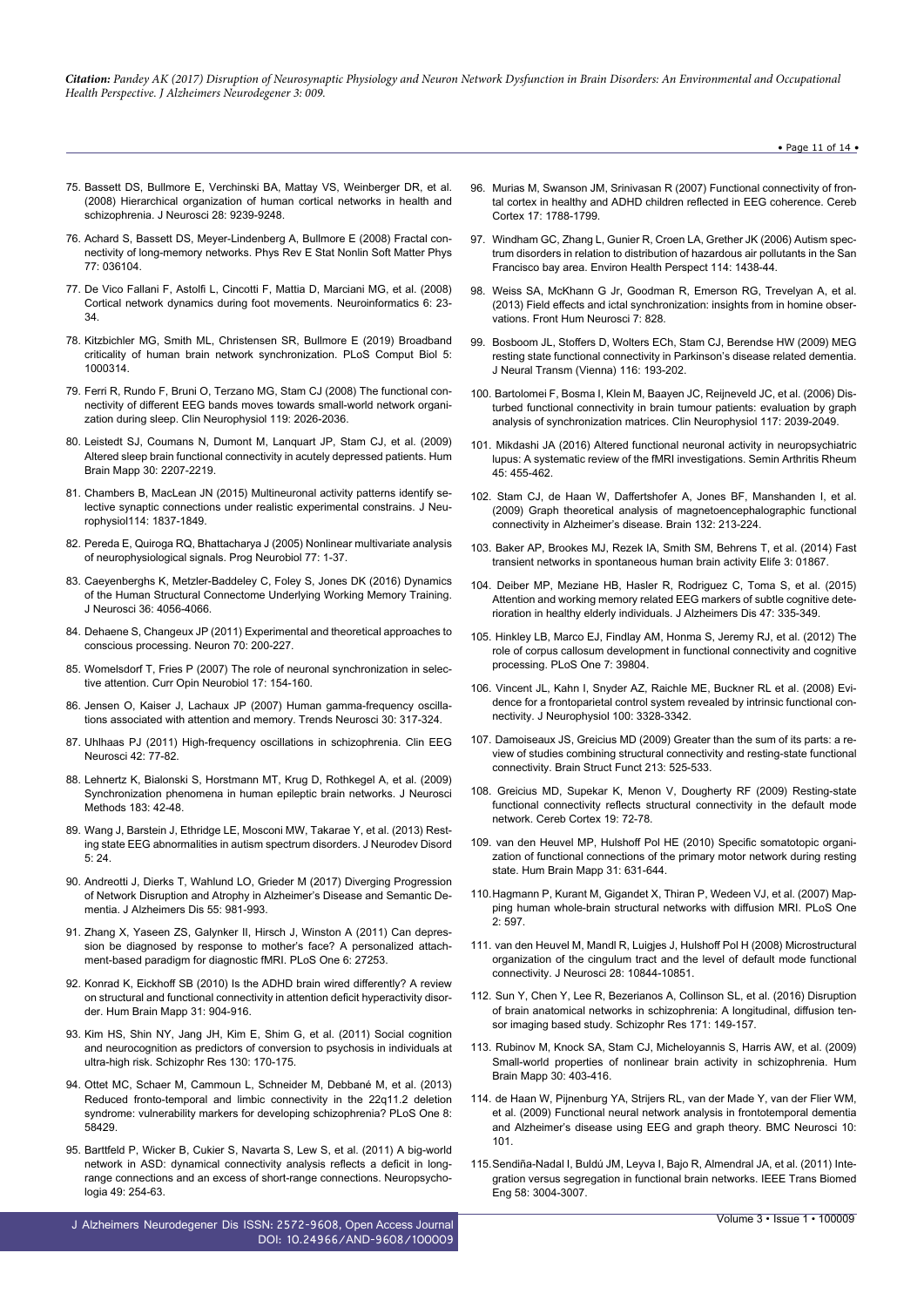#### • Page 12 of 14 •

- 116.[Hata M, Kazui H, Tanaka T, Ishii R, Canuet L, et al. \(2016\) Functional con](https://www.ncbi.nlm.nih.gov/pubmed/26541308)[nectivity assessed by resting state EEG correlates with cognitive decline in](https://www.ncbi.nlm.nih.gov/pubmed/26541308) [Alzheimers Disease: an eLORETA study. Clin Neurophysiol 127: 1269-1278.](https://www.ncbi.nlm.nih.gov/pubmed/26541308)
- 117. [Sunyer J \(2008\) The neurological effects of air pollution in children. Eur](https://www.ncbi.nlm.nih.gov/pubmed/18757691) [Respir J 32: 535-537.](https://www.ncbi.nlm.nih.gov/pubmed/18757691)
- 118. [Allman JM, Watson KK, Tetreault NA, Hakeem AY \(2005\) Intuition and au](https://www.ncbi.nlm.nih.gov/pubmed/16002323)[tism: a possible role for Von Economo neurons. Trends Cogn Sci 9: 367-373.](https://www.ncbi.nlm.nih.gov/pubmed/16002323)
- 119. [Broyd SJ, Demanuele C, Debener S, Helps SK, James CJ, et al. \(2009\)](https://www.ncbi.nlm.nih.gov/pubmed/18824195) [Default-mode brain dysfunction in mental disorders: a systematic review.](https://www.ncbi.nlm.nih.gov/pubmed/18824195) [Neurosci Biobehav Rev 33: 279-296.](https://www.ncbi.nlm.nih.gov/pubmed/18824195)
- 120. [Beddington J, Cooper CL, Field J, Goswami U, Huppert FA, et al. \(2008\) The](http://www.nature.com/nature/journal/v455/n7216/full/4551057a.html) [mental wealth of nations. Nature 455: 1057-1060.](http://www.nature.com/nature/journal/v455/n7216/full/4551057a.html)
- 121. [Rice D, Barone S Jr \(2000\) Critical periods of vulnerability for the developing](https://www.ncbi.nlm.nih.gov/pmc/articles/PMC1637807/) [nervous system: evidence from humans and animal models. Environ Health](https://www.ncbi.nlm.nih.gov/pmc/articles/PMC1637807/) [Perspect 3: 511-533.](https://www.ncbi.nlm.nih.gov/pmc/articles/PMC1637807/)
- 122. [Gläscher J, Tranel D, Paul LK, Rudrauf D, Rorden C, et al. \(2009\) Lesion](https://www.ncbi.nlm.nih.gov/pubmed/19285465) [mapping of cognitive abilities linked to intelligence. Neuron 61: 681-691.](https://www.ncbi.nlm.nih.gov/pubmed/19285465)
- 123. [Gläscher J, Rudrauf D, Colom R, Paul LK, Tranel D, et al. \(2010\) Distributed](https://www.ncbi.nlm.nih.gov/pubmed/20176936) [neural system for general intelligence revealed by lesion mapping. Proc Natl](https://www.ncbi.nlm.nih.gov/pubmed/20176936) [Acad Sci U S A 107: 4705-4709.](https://www.ncbi.nlm.nih.gov/pubmed/20176936)
- 124. [Woolgar A, Parr A, Cusack R, Thompson R, Nimmo-Smith I, et al. \(2010\)](http://www.pnas.org/content/107/33/14899.abstract) [Fluid intelligence loss linked to restricted regions of damage within frontal](http://www.pnas.org/content/107/33/14899.abstract) [and parietal cortex. Proc Natl Acad Sci U S A 107: 14899-14902.](http://www.pnas.org/content/107/33/14899.abstract)
- 125. [Calderón-Garcidueñas L, Engle R, Mora-Tiscareño A, Styner M, Gó](https://www.ncbi.nlm.nih.gov/pubmed/22032805)[mez-Garza G, et al. \(2011\) Exposure to severe urban air pollution influenc](https://www.ncbi.nlm.nih.gov/pubmed/22032805)[es cognitive outcomes, brain volume and systemic inflammation in clinically](https://www.ncbi.nlm.nih.gov/pubmed/22032805) [healthy children. Brain Cogn 77: 345-355.](https://www.ncbi.nlm.nih.gov/pubmed/22032805)
- 126. [Migliore L, Coppedè F \(2009\) Environmental-induced oxidative stress in](https://www.ncbi.nlm.nih.gov/pubmed/18952194) [neurodegenerative disorders and aging. Mutat Res 674: 73-84.](https://www.ncbi.nlm.nih.gov/pubmed/18952194)
- 127. [Hou L, Zhu ZZ, Zhang X, Nordio F, Bonzini M, et al. \( 2010 \) Airborne par](https://www.ncbi.nlm.nih.gov/pubmed/20696069)[ticulate matter and mitochondrial damage: a cross-sectional study. Environ](https://www.ncbi.nlm.nih.gov/pubmed/20696069) [Health 9: 48.](https://www.ncbi.nlm.nih.gov/pubmed/20696069)
- 128. [Jean SR, Ahmed M, Lei EK, Wisnovsky SP, Kelley SO, et al. \(2016\) Pep](https://www.ncbi.nlm.nih.gov/pubmed/27529125)[tide-Mediated Delivery of Chemical Probes and Therapeutics to Mitochon](https://www.ncbi.nlm.nih.gov/pubmed/27529125)[dria. Acc Chem Res 49: 1893-1902.](https://www.ncbi.nlm.nih.gov/pubmed/27529125)
- 129. [Fedorovich SV, Alekseenko AV, Waseem TV \(2010\) Are synapses targets](https://www.ncbi.nlm.nih.gov/pubmed/20298217) [of nanoparticles? Biochem Soc Trans 38: 536-538.](https://www.ncbi.nlm.nih.gov/pubmed/20298217)
- 130. [Mattson MP \(2010\) ER calcium and Alzheimer's disease: in a state of flux.](https://www.ncbi.nlm.nih.gov/pubmed/20332425) [Sci Signal 3: 10.](https://www.ncbi.nlm.nih.gov/pubmed/20332425)
- 131. [Mazzoli-Rocha F, Fernandes S, Einicker-Lamas M, Zin WA \(2010\) Roles of](https://www.ncbi.nlm.nih.gov/pubmed/20340042) [oxidative stress in signaling and inflammation induced by particulate matter.](https://www.ncbi.nlm.nih.gov/pubmed/20340042) [Cell Biol Toxicol 26: 481-498.](https://www.ncbi.nlm.nih.gov/pubmed/20340042)
- 132. [Bolognin S, Messori L, Zatta P \(2009\) Metal ion physiopathology in neuro](https://www.ncbi.nlm.nih.gov/pubmed/19946766)[degenerative disorders. Neuromolecular Med 11: 223-238.](https://www.ncbi.nlm.nih.gov/pubmed/19946766)
- 133. [Yang W, Omaye ST \(2009\) Air pollutants, oxidative stress and human](https://www.ncbi.nlm.nih.gov/pubmed/19013537) [health. Mutat Res 674: 45-54.](https://www.ncbi.nlm.nih.gov/pubmed/19013537)
- 134. [Campbell A, Araujo JA, Li H, Sioutas C, Kleinman M et al. \(2009\) Particulate](https://www.ncbi.nlm.nih.gov/pubmed/19928188) [matter induced enhancement of inflammatory markers in the brains of apoli](https://www.ncbi.nlm.nih.gov/pubmed/19928188)[poprotein E knockout mice. J Nanosci Nanotechnol 9: 5099-5104.](https://www.ncbi.nlm.nih.gov/pubmed/19928188)
- 135. [Gerlofs-Nijland ME, van Berlo D, Cassee FR, Schins RP, Wang K, et al.](https://www.ncbi.nlm.nih.gov/pubmed/20478040) [\(2010\) Effect of prolonged exposure to diesel engine exhaust on proinflam](https://www.ncbi.nlm.nih.gov/pubmed/20478040)[matory markers in different regions of the rat brain. Part Fibre Toxicol 7: 12.](https://www.ncbi.nlm.nih.gov/pubmed/20478040)
- 136. [Levesque S, Surace MJ, McDonald J, Block ML \(2011\) Air pollution & the](https://www.ncbi.nlm.nih.gov/pubmed/21864400) [brain: Subchronic diesel exhaust exposure causes neuroinflammation and](https://www.ncbi.nlm.nih.gov/pubmed/21864400) [elevates early markers of neurodegenerative disease. J Neuroinflammation](https://www.ncbi.nlm.nih.gov/pubmed/21864400) [8: 105.](https://www.ncbi.nlm.nih.gov/pubmed/21864400)

J Alzheimers Neurodegener Dis ISSN: 2572-9608, Open Access Journal DOI: [10.24966/AND-9608/100009](http://dx.doi.org/10.24966/AND-9608/100009)

- 137. [van Berlo D, Albrecht C, Knaapen AM, Cassee FR, Gerlofs-Nijland ME,](https://www.ncbi.nlm.nih.gov/pubmed/20467864) [et al. \(2010\) Comparative evaluation of the effects of short-term inhalation](https://www.ncbi.nlm.nih.gov/pubmed/20467864) [exposure to diesel engine exhaust on rat lung and brain. Arch Toxicol 84:](https://www.ncbi.nlm.nih.gov/pubmed/20467864) [553-562.](https://www.ncbi.nlm.nih.gov/pubmed/20467864)
- 138. [Wachinger C, Salat DH, Weiner M, Reuter M \(2016\) Alzheimer's Disease](https://www.ncbi.nlm.nih.gov/pubmed/27913407) [Neuroimaging Initiative Whole brain analysis reveals increased neuroana](https://www.ncbi.nlm.nih.gov/pubmed/27913407)[tomical asymmetries in dementia for hippocampus and amygdale. Brain 139:](https://www.ncbi.nlm.nih.gov/pubmed/27913407) [3253-3266.](https://www.ncbi.nlm.nih.gov/pubmed/27913407)
- 139. [Feldman HM, Lee ES, Loe IM, Yeom KW, Grill-Spector K, et al. \(2012\)](https://www.ncbi.nlm.nih.gov/pubmed/22803787) [White matter microstructure on diffusion tensor imaging is associated with](https://www.ncbi.nlm.nih.gov/pubmed/22803787) [conventional magnetic resonance imaging findings and cognitive function in](https://www.ncbi.nlm.nih.gov/pubmed/22803787) [adolescents born preterm. Dev Med Child Neurol 54: 809-814.](https://www.ncbi.nlm.nih.gov/pubmed/22803787)
- 140. [Calderón-Garcidueñas L, Mora-Tiscareño A, Ontiveros E, Gómez-Garza](https://www.ncbi.nlm.nih.gov/pubmed/18550243) [G, Barragán-Mejía G, et al. \(2008\) Air pollution, cognitive deficits and brain](https://www.ncbi.nlm.nih.gov/pubmed/18550243) abnormalities: a pilot study with children and dogs. Brain Cogn 68: 117-127.
- 141. [Siddique S, Banerjee M, Ray MR, Lahiri T \(2011\) Attention-deficit hyperac](https://www.ncbi.nlm.nih.gov/pubmed/21191614)[tivity disorder in children chronically exposed to high level of vehicular pollu](https://www.ncbi.nlm.nih.gov/pubmed/21191614)[tion. Eur J Pediatr 170: 923-929.](https://www.ncbi.nlm.nih.gov/pubmed/21191614)
- 142. [Calderón-Garcidueñas L, Reed W, Maronpot RR, Henríquez-Roldán C,](https://www.ncbi.nlm.nih.gov/pubmed/15513908) [Delgado-Chavez R, et al. \(2004\) Brain inflammation and Alzheimer's-like](https://www.ncbi.nlm.nih.gov/pubmed/15513908) [pathology in individuals exposed to severe air pollution. Toxicol Pathol 32:](https://www.ncbi.nlm.nih.gov/pubmed/15513908) [650-658.](https://www.ncbi.nlm.nih.gov/pubmed/15513908)
- 143. [Vrijheid M, Martinez D, Aguilera I, Bustamante M, Ballester F, et al. \(2012\)](https://www.ncbi.nlm.nih.gov/pubmed/22082993) [Indoor air pollution from gas cooking and infant neurodevelopment. Epide](https://www.ncbi.nlm.nih.gov/pubmed/22082993)[miology 23: 23-32.](https://www.ncbi.nlm.nih.gov/pubmed/22082993)
- 144. [Wilker EH, Preis SR, Beiser AS, Wolf PA, Au R, et al. \(2015 \) Long-term](https://www.ncbi.nlm.nih.gov/pmc/articles/PMC4414870/) [exposure to fine particulate matter, residential proximity to major roads and](https://www.ncbi.nlm.nih.gov/pmc/articles/PMC4414870/) [measures of brain structure. Stroke 46: 1161-1166.](https://www.ncbi.nlm.nih.gov/pmc/articles/PMC4414870/)
- 145. [de Wilde MC, Overk CR, Sijben JW, Masliah E \(2016\) Meta-analysis of syn](https://www.ncbi.nlm.nih.gov/pubmed/26776762)[aptic pathology in Alzheimers disease reveals selective molecular vesicular](https://www.ncbi.nlm.nih.gov/pubmed/26776762) [machinery vulnerability. Alzheimers Dement 12: 633-644.](https://www.ncbi.nlm.nih.gov/pubmed/26776762)
- 146. [Mariussen E, Morch Andersen J, Fonnum F \(1999\) The effect of polychlori](https://www.ncbi.nlm.nih.gov/labs/articles/10620485/)[nated biphenyls on the uptake of dopamine and other neurotransmitters into](https://www.ncbi.nlm.nih.gov/labs/articles/10620485/) [rat brain synaptic vesicles. Toxicol Appl Pharmacol 161: 274-282.](https://www.ncbi.nlm.nih.gov/labs/articles/10620485/)
- 147. [Morse DC, Seegal RF, Borsch KO, Brouwer A \(1996\) Long-term alterations](https://www.ncbi.nlm.nih.gov/pubmed/9086483) [in regional brain serotonin metabolism following maternal polychlorinated bi](https://www.ncbi.nlm.nih.gov/pubmed/9086483)[phenyl exposure in the rat. Neurotoxicology 17: 631-638.](https://www.ncbi.nlm.nih.gov/pubmed/9086483)
- 148. [Schantz SL, Gasior DM, Polverejan E, McCaffrey RJ, Sweeney AM, et al.](https://www.ncbi.nlm.nih.gov/pmc/articles/PMC1240343/) [\(2001\) Impairments of memory and learning in older adults exposed to poly](https://www.ncbi.nlm.nih.gov/pmc/articles/PMC1240343/)[chlorinated biphenyls via consumption of Great Lakes fish. Environ Health](https://www.ncbi.nlm.nih.gov/pmc/articles/PMC1240343/) [Perspect 109: 605-611.](https://www.ncbi.nlm.nih.gov/pmc/articles/PMC1240343/)
- 149. [Niemi WD, Audi J, Bush B, Carpenter DO \(1998\) PCBs reduce long-term](https://www.ncbi.nlm.nih.gov/pubmed/9582252) [potentiation in the CA1 region of rat hippocampus. Exp Neurol 151: 26-34.](https://www.ncbi.nlm.nih.gov/pubmed/9582252)
- 150. [Pandey AK, Deshpande SB \(2012\) Bisphenol A depresses compound ac](https://www.ncbi.nlm.nih.gov/pubmed/22561550)[tion potential of frog sciatic nerve in vitro involving Ca\(2+\)-dependent mech](https://www.ncbi.nlm.nih.gov/pubmed/22561550)[anisms. Neurosci Lett 517: 128-132.](https://www.ncbi.nlm.nih.gov/pubmed/22561550)
- 151. [Pandey AK, Deshpande SB \(2015\) Bisphenol A depresses monosynaptic](https://www.ncbi.nlm.nih.gov/pubmed/25595991) [and polysynaptic reflexes in neonatal rat spinal cord in vitro involving es](https://www.ncbi.nlm.nih.gov/pubmed/25595991)[trogen receptor-dependent NO-mediated mechanisms. Neuroscience 289:](https://www.ncbi.nlm.nih.gov/pubmed/25595991) [349-357.](https://www.ncbi.nlm.nih.gov/pubmed/25595991)
- 152. [Scurry AN, Heredia DJ, Feng CY, Gephart GB, Hennig GW, et al. \(2016\)](https://www.ncbi.nlm.nih.gov/pubmed/26921370) [Structural and functional abnormalities of the neuromuscular junction in the](https://www.ncbi.nlm.nih.gov/pubmed/26921370) [Trembler-J homozygote mouse model of congenital hypomyelinating neu](https://www.ncbi.nlm.nih.gov/pubmed/26921370)[ropathy. J Neuropathol Exp Neurol 75: 334-346.](https://www.ncbi.nlm.nih.gov/pubmed/26921370)
- 153. [Pandey AK, Pandey G, Pandey SS, Pandey BL \(2014\) Human Biology of](http://alpha.humanbiologyjournal.com/wp-content/uploads/2015/08/Volume3-Number1-Article3.pdf) [Diet and Lifestyle Linked Chronic Inflammatory Non-Communicable Disease](http://alpha.humanbiologyjournal.com/wp-content/uploads/2015/08/Volume3-Number1-Article3.pdf) [Epidemic - A Review. Human Biology Review 3: 25-42.](http://alpha.humanbiologyjournal.com/wp-content/uploads/2015/08/Volume3-Number1-Article3.pdf)
- 154. [Tönnies E, Trushina E \(2017\) Oxidative stress, synaptic dysfunction and](http://content.iospress.com/articles/journal-of-alzheimers-disease/jad161088) [Alzheimers disease. J Alzheimers Dis.](http://content.iospress.com/articles/journal-of-alzheimers-disease/jad161088)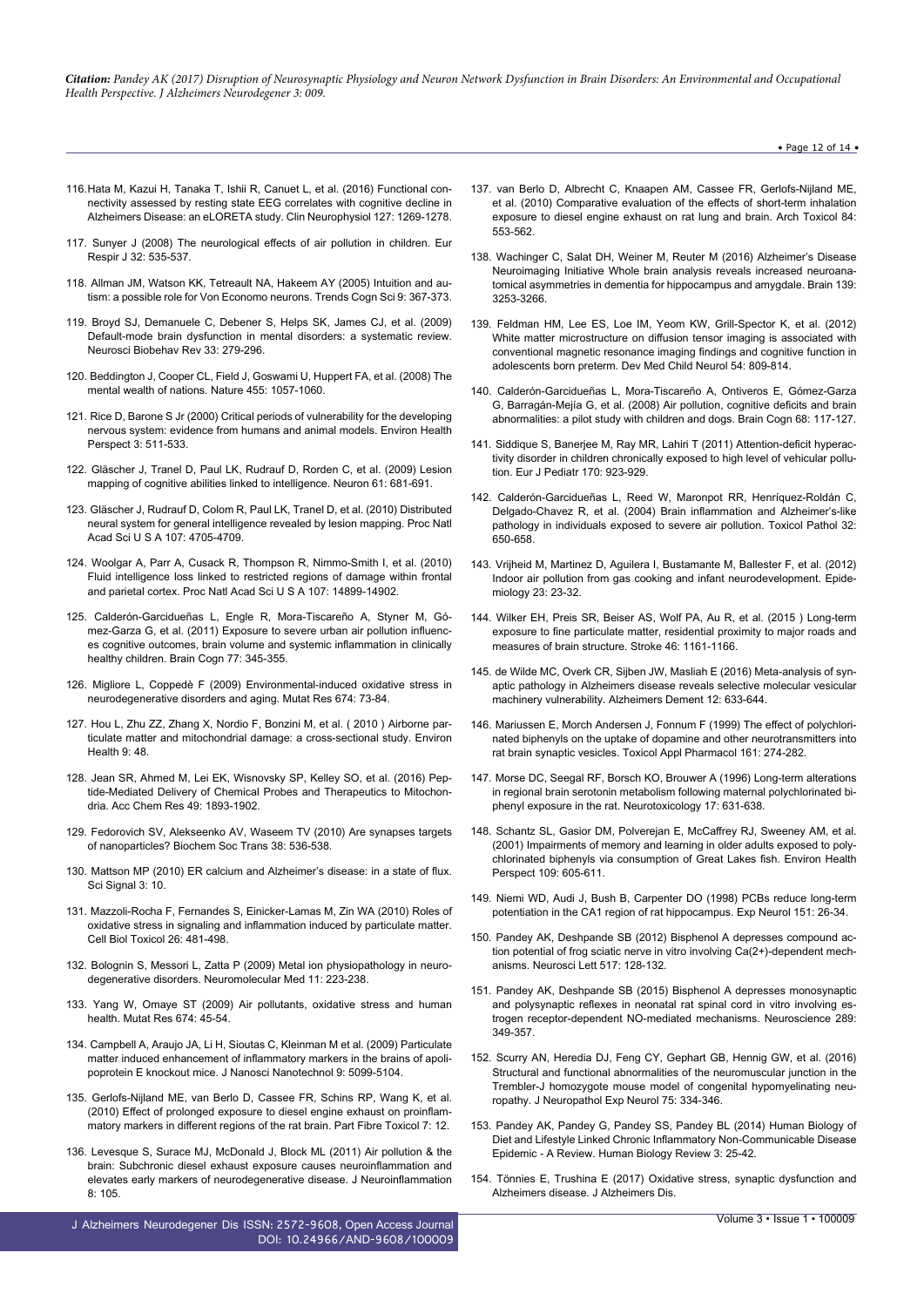- 155. [Beyer K, Domingo-Sàbat M, Ariza A \(2009\) Molecular pathology of Lewy](https://www.ncbi.nlm.nih.gov/pubmed/19399218) [body diseases. Int J Mol Sci 10: 724-745.](https://www.ncbi.nlm.nih.gov/pubmed/19399218)
- 156. [Kwan V, Unda BK, Singh KK \(2016\) Wnt signaling networks in autism spec](https://www.ncbi.nlm.nih.gov/pmc/articles/PMC5137220/)[trum disorder and intellectual disability. J Neurodev Disord 8: 45.](https://www.ncbi.nlm.nih.gov/pmc/articles/PMC5137220/)
- 157. [Tabuchi K, Blundell J, Etherton MR, Hammer RE, Liu X, et al. \(2007\) A neu](https://www.ncbi.nlm.nih.gov/pubmed/17823315)[roligin-3 mutation implicated in autism increases inhibitory synaptic transmis](https://www.ncbi.nlm.nih.gov/pubmed/17823315)[sion in mice. Science 318: 71-76.](https://www.ncbi.nlm.nih.gov/pubmed/17823315)
- 158. [Caioli S, Severini C, Ciotti T, Florenzano F, Pimpinella D, et al. \(2016\) Proki](https://www.ncbi.nlm.nih.gov/pubmed/27989680)[neticin system modulation as a new target to counteract the amyloid beta](https://www.ncbi.nlm.nih.gov/pubmed/27989680) [toxicity induced by glutamatergic alterations in an in vitro model of Alzhei](https://www.ncbi.nlm.nih.gov/pubmed/27989680)[mers disease. Neuropharmacology 116: 82-97.](https://www.ncbi.nlm.nih.gov/pubmed/27989680)
- 159. [Renteria R, Maier EY, Buske TR, Morrisett RA \(2017\) Selective alterations](https://www.ncbi.nlm.nih.gov/pubmed/26946430) [of NMDAR function and plasticity in D1 and D2 medium spiny neurons in](https://www.ncbi.nlm.nih.gov/pubmed/26946430) [the nucleus accumbens shell following chronic intermittent ethanol exposure.](https://www.ncbi.nlm.nih.gov/pubmed/26946430) [Neuropharmacology 112: 164-171.](https://www.ncbi.nlm.nih.gov/pubmed/26946430)
- 160. [Hatcher JM, Pennell KD, Miller GW \(2008\) Parkinson's disease and pesti](https://www.ncbi.nlm.nih.gov/pubmed/18453001)[cides: a toxicological perspective. Trends Pharmacol Sci 29: 322-329.](https://www.ncbi.nlm.nih.gov/pubmed/18453001)
- 161. [Keener AM, Bordelon YM \(2016\) Parkinsonism. Semin Neurol 36: 330-334.](https://www.ncbi.nlm.nih.gov/pubmed/27643900)
- 162. [Wirdefeldt K, Adami HO, Cole P, Trichopoulos D, Mandel J \(2011\) Epide](https://www.ncbi.nlm.nih.gov/pubmed/21626386)[miology and etiology of Parkinson's disease: a review of the evidence. Eur](https://www.ncbi.nlm.nih.gov/pubmed/21626386) [J Epidemiol 1: 1-58.](https://www.ncbi.nlm.nih.gov/pubmed/21626386)
- 163. [Goldman SM \(2014\) Environmental toxins and Parkinson's disease. Annu](https://www.ncbi.nlm.nih.gov/pubmed/24050700) [Rev Pharmacol Toxicol 54: 141-164.](https://www.ncbi.nlm.nih.gov/pubmed/24050700)
- 164. [Marques SC, Oliveira CR, Pereira CM, Outeiro TF \(2011\) Epigenetics in](https://www.ncbi.nlm.nih.gov/pubmed/20736041) [neurodegeneration: a new layer of complexity. Prog Neuropsychopharmacol](https://www.ncbi.nlm.nih.gov/pubmed/20736041) [Biol Psychiatry 35: 348-355.](https://www.ncbi.nlm.nih.gov/pubmed/20736041)
- 165. [Kwok JB \(2010\) Role of epigenetics in Alzheimer's and Parkinson's disease.](https://www.ncbi.nlm.nih.gov/pubmed/22122050) [Epigenomics 2: 671-682.](https://www.ncbi.nlm.nih.gov/pubmed/22122050)
- 166. [Gonzalez-Pina R, Escalante-Membrillo C, Alfaro-Rodriguez A, Gonza](https://www.ncbi.nlm.nih.gov/pubmed/18030618)[lez-Maciel A \(2008\) Prenatal exposure to ozone disrupts cerebellar mono](https://www.ncbi.nlm.nih.gov/pubmed/18030618)[amine contents in newborn rats Neurochem Res 33: 912-918.](https://www.ncbi.nlm.nih.gov/pubmed/18030618)
- 167. [Santucci D, Sorace A, Francia N, Aloe L, Alleva E \(2006\) Prolonged prenatal](https://www.ncbi.nlm.nih.gov/pubmed/16263182) [exposure to low-level ozone affects aggressive behaviour as well as NGF](https://www.ncbi.nlm.nih.gov/pubmed/16263182) [and BDNF levels in the central nervous system of CD-1 mice. Behav Brain](https://www.ncbi.nlm.nih.gov/pubmed/16263182) [Res 166: 124-130.](https://www.ncbi.nlm.nih.gov/pubmed/16263182)
- 168. [Chen JC, Schwartz J \(2009\) Neurobehavioral effects of ambient air pollution](https://www.ncbi.nlm.nih.gov/pubmed/19150462) [on cognitive performance in US adults. Neurotoxicology 30: 231-239.](https://www.ncbi.nlm.nih.gov/pubmed/19150462)
- 169. [Calderón-Garcidueñas L, Solt AC, Henríquez-Roldán C, Torres-Jardón R,](https://www.ncbi.nlm.nih.gov/pubmed/18349428) [Nuse B, et al. \(2008 \) Long-term air pollution exposure is associated with](https://www.ncbi.nlm.nih.gov/pubmed/18349428) [neuroinflammation, an altered innate immune response, disruption of the](https://www.ncbi.nlm.nih.gov/pubmed/18349428) [blood-brain barrier, ultrafine particulate deposition, and accumulation of](https://www.ncbi.nlm.nih.gov/pubmed/18349428) [amyloid beta-42 and alpha-synuclein in children and young adults. Toxicol](https://www.ncbi.nlm.nih.gov/pubmed/18349428) [Pathol 36: 289-310.](https://www.ncbi.nlm.nih.gov/pubmed/18349428)
- 170. [Lucchini RG, Dorman DC, Elder A, Veronesi B \(2012\) Neurological impacts](https://www.ncbi.nlm.nih.gov/pubmed/22178536) [from inhalation of pollutants and the nose-brain connection. Neurotoxicology](https://www.ncbi.nlm.nih.gov/pubmed/22178536) [33: 838-841.](https://www.ncbi.nlm.nih.gov/pubmed/22178536)
- 171. [Oberdörster G, Elder A, Rinderknecht A \(2009\) Nanoparticles and the brain:](https://www.ncbi.nlm.nih.gov/pubmed/19928180) [cause for concern? J Nanosci Nanotechnol 9: 4996-5007.](https://www.ncbi.nlm.nih.gov/pubmed/19928180)
- 172. [Ovrevik J, Låg M, Holme JA, Schwarze PE, Refsnes M \(2009\) Cytokine and](https://www.ncbi.nlm.nih.gov/pubmed/19428942) [chemokine expression patterns in lung epithelial cells exposed to compo](https://www.ncbi.nlm.nih.gov/pubmed/19428942)[nents characteristic of particulate air pollution. Toxicology 259: 46-53.](https://www.ncbi.nlm.nih.gov/pubmed/19428942)
- 173. [Power MC, Weisskopf MG, Alexeeff SE, Coull BA, Spiro A 3rd, et al. \(2011\)](https://www.ncbi.nlm.nih.gov/pubmed/21172758) [Traffic-related air pollution and cognitive function in a cohort of older men.](https://www.ncbi.nlm.nih.gov/pubmed/21172758) [Environ Health Perspect 119: 682-687.](https://www.ncbi.nlm.nih.gov/pubmed/21172758)
- 174. [Edwards SC, Jedrychowski W, Butscher M, Camann D, Kieltyka A, et al.](https://www.ncbi.nlm.nih.gov/pubmed/20406721) [\(2010\) Prenatal exposure to airborne polycyclic aromatic hydrocarbons and](https://www.ncbi.nlm.nih.gov/pubmed/20406721) [children's intelligence at 5 years of age in a prospective cohort study in Po](https://www.ncbi.nlm.nih.gov/pubmed/20406721)[land. Environ Health Perspect 118: 1326-1331.](https://www.ncbi.nlm.nih.gov/pubmed/20406721)

J Alzheimers Neurodegener Dis ISSN: 2572-9608, Open Access Journal DOI: [10.24966/AND-9608/100009](http://dx.doi.org/10.24966/AND-9608/100009)

- 175. [Suglia SF, Gryparis A, Wright RO, Schwartz J, Wright RJ \(2008\) Association](https://www.ncbi.nlm.nih.gov/pubmed/18006900) [of black carbon with cognition among children in a prospective birth cohort](https://www.ncbi.nlm.nih.gov/pubmed/18006900) [study. Am J Epidemiol 167: 280-286.](https://www.ncbi.nlm.nih.gov/pubmed/18006900)
- 176. [Wang S, Zhang J, Zeng X, Zeng Y, Wang S, et al. \(2009\) Association of](https://www.ncbi.nlm.nih.gov/pubmed/20019914) [traffic-related air pollution with children's neurobehavioral functions in Quan](https://www.ncbi.nlm.nih.gov/pubmed/20019914)[zhou, China. Environ Health Perspect 117: 1612-1618.](https://www.ncbi.nlm.nih.gov/pubmed/20019914)
- 177. [O'Bryant SE, Xiao G, Barber R, Reisch J, Hall J, et al. \(2011\) A blood-based](https://www.ncbi.nlm.nih.gov/pubmed/21865746) [algorithm for the detection of Alzheimer's disease. Dement Geriatr Cogn Dis](https://www.ncbi.nlm.nih.gov/pubmed/21865746)[ord 32: 55-62.](https://www.ncbi.nlm.nih.gov/pubmed/21865746)
- 178. [Gong G, O'Bryant SE \(2010\) The arsenic exposure hypothesis for Alzheimer](https://www.ncbi.nlm.nih.gov/pubmed/20473132) [disease. Alzheimer Dis Assoc Disord 24: 311-316.](https://www.ncbi.nlm.nih.gov/pubmed/20473132)
- 179. [Exley C, Esiri MM \(2006\) Severe cerebral congophilic angiopathy coincident](https://www.ncbi.nlm.nih.gov/pubmed/16627535) [with increased brain aluminium in a resident of Camelford, Cornwall, UK. J](https://www.ncbi.nlm.nih.gov/pubmed/16627535) [Neurol Neurosurg Psychiatry 77: 877-879.](https://www.ncbi.nlm.nih.gov/pubmed/16627535)
- 180. [Bhattacharjee S, Zhao Y, Hill JM, Percy ME, Lukiw WJ \(2014\) Aluminum](https://www.ncbi.nlm.nih.gov/pubmed/24782759) [and its potential contribution to Alzheimer's Disease \(AD\). Front Aging Neu](https://www.ncbi.nlm.nih.gov/pubmed/24782759)[rosci 6: 62.](https://www.ncbi.nlm.nih.gov/pubmed/24782759)
- 181. [Sharma HS, Ali SF, Hussain SM, Schlager JJ, Sharma A \(2009\) Influence](https://www.ncbi.nlm.nih.gov/pubmed/19928185) [of engineered nanoparticles from metals on the blood-brain barrier perme](https://www.ncbi.nlm.nih.gov/pubmed/19928185)[ability, cerebral blood flow, brain edema and neurotoxicity. An experimental](https://www.ncbi.nlm.nih.gov/pubmed/19928185) [study in the rat and mice using biochemical and morphological approaches.](https://www.ncbi.nlm.nih.gov/pubmed/19928185) [J Nanosci Nanotechnol 9: 5055-5072.](https://www.ncbi.nlm.nih.gov/pubmed/19928185)
- 182. [Sharma HS, Sharma A \(2012\) Neurotoxicity of engineered nanoparticles](https://www.ncbi.nlm.nih.gov/pubmed/22229317) [from metals. CNS Neurol Disord Drug Targets 11: 65-80.](https://www.ncbi.nlm.nih.gov/pubmed/22229317)
- 183. [Vahidnia A, Romijn F, van der Voet GB, de Wolff FA \(2008\) Arsenic-induced](https://www.ncbi.nlm.nih.gov/pubmed/18674524) [neurotoxicity in relation to toxicokinetics: effects on sciatic nerve proteins.](https://www.ncbi.nlm.nih.gov/pubmed/18674524) [Chem Biol Interact 176: 188-195.](https://www.ncbi.nlm.nih.gov/pubmed/18674524)
- 184. [Yamamoto H, Saitoh Y, Yasugawa S, Miyamoto E \(1990\) Dephosphoryla](https://www.ncbi.nlm.nih.gov/pubmed/2164575)[tion of tau factor by protein phosphatase 2A in synaptosomal cytosol frac](https://www.ncbi.nlm.nih.gov/pubmed/2164575)[tions, and inhibition by aluminum. J Neurochem 55: 683-690.](https://www.ncbi.nlm.nih.gov/pubmed/2164575)
- 185. [Guilarte TR, Gonzales KK \(2015\) Manganese-Induced Parkinsonism Is Not](https://www.ncbi.nlm.nih.gov/pubmed/26220508) [Idiopathic Parkinson's Disease: Environmental and Genetic Evidence. Tox](https://www.ncbi.nlm.nih.gov/pubmed/26220508)[icol Sci 146: 204-212.](https://www.ncbi.nlm.nih.gov/pubmed/26220508)
- 186. [Kaur D, Peng J, Chinta SJ, Rajagopalan S, Di Monte DA, et al. \(2007\) In](https://www.ncbi.nlm.nih.gov/pubmed/16765489)[creased murine neonatal iron intake results in Parkinson-like neurodegener](https://www.ncbi.nlm.nih.gov/pubmed/16765489)[ation with age. Neurobiol Aging 28: 907-913.](https://www.ncbi.nlm.nih.gov/pubmed/16765489)
- 187. [Dhillon AS, Tarbutton GL, Levin JL, Plotkin GM, Lowry LK, et al. \(2008\)](https://www.ncbi.nlm.nih.gov/pubmed/19042691) [Pesticide/environmental exposures and Parkinson's disease in East Texas.](https://www.ncbi.nlm.nih.gov/pubmed/19042691) [J Agromedicine 13: 37-48.](https://www.ncbi.nlm.nih.gov/pubmed/19042691)
- 188. [Liu M, Choi DY, Hunter RL, Pandya JD, Cass WA, et al. \(2010\) Trichlo](https://www.ncbi.nlm.nih.gov/pubmed/19922440)[roethylene induces dopaminergic neurodegeneration in Fisher 344 rats. J](https://www.ncbi.nlm.nih.gov/pubmed/19922440) [Neurochem 112: 773-783.](https://www.ncbi.nlm.nih.gov/pubmed/19922440)
- 189. [Wu J, Wang C, Sun J, Xue Y \(2011\) Neurotoxicity of silica nanoparticles:](https://www.ncbi.nlm.nih.gov/pubmed/21526751) [brain localization and dopaminergic neurons damage pathways. ACS Nano](https://www.ncbi.nlm.nih.gov/pubmed/21526751) [5: 4476-4489.](https://www.ncbi.nlm.nih.gov/pubmed/21526751)
- 190. [Caspi A, McClay J, Moffitt TE, Mill J, Martin J, et al. \(2002\) Role of genotype](https://www.ncbi.nlm.nih.gov/pubmed/12161658) [in the cycle of violence in maltreated children. Science 297: 851-854.](https://www.ncbi.nlm.nih.gov/pubmed/12161658)
- 191. [Levinson DF \(2005\) Meta-analysis in psychiatric genetics. Curr Psychiatry](https://www.ncbi.nlm.nih.gov/pubmed/15802092) [Rep 7: 143-151.](https://www.ncbi.nlm.nih.gov/pubmed/15802092)
- 192. [Mullin AP, Sadanandappa MK, Ma W, Dickman DK, VijayRaghavan K, et al.](https://www.ncbi.nlm.nih.gov/pubmed/25568125) [\(2015\) Gene dosage in the dysbindin schizophrenia susceptibility network](https://www.ncbi.nlm.nih.gov/pubmed/25568125) [differentially affect synaptic function and plasticity. J Neurosci 35: 325-338.](https://www.ncbi.nlm.nih.gov/pubmed/25568125)
- 193. [Goldman D, Oroszi G, Ducci F \(2005\) The genetics of addictions: uncover](https://www.ncbi.nlm.nih.gov/pubmed/15995696)[ing the genes. Nat Rev Genet 6: 521-532.](https://www.ncbi.nlm.nih.gov/pubmed/15995696)
- 194. [Miskowiak KW, Kjærstad HL, Meluken I, Petersen JZ, Maciel BR, et al.](https://www.ncbi.nlm.nih.gov/pubmed/27979650) [\(2016\) The search for neuroimaging and cognitive endophenotypes: A criti](https://www.ncbi.nlm.nih.gov/pubmed/27979650)[cal systematic review of studies involving unaffected first-degree relatives of](https://www.ncbi.nlm.nih.gov/pubmed/27979650) [individuals with bipolar disorder. Neurosci Biobehav 73: 1-22.](https://www.ncbi.nlm.nih.gov/pubmed/27979650)